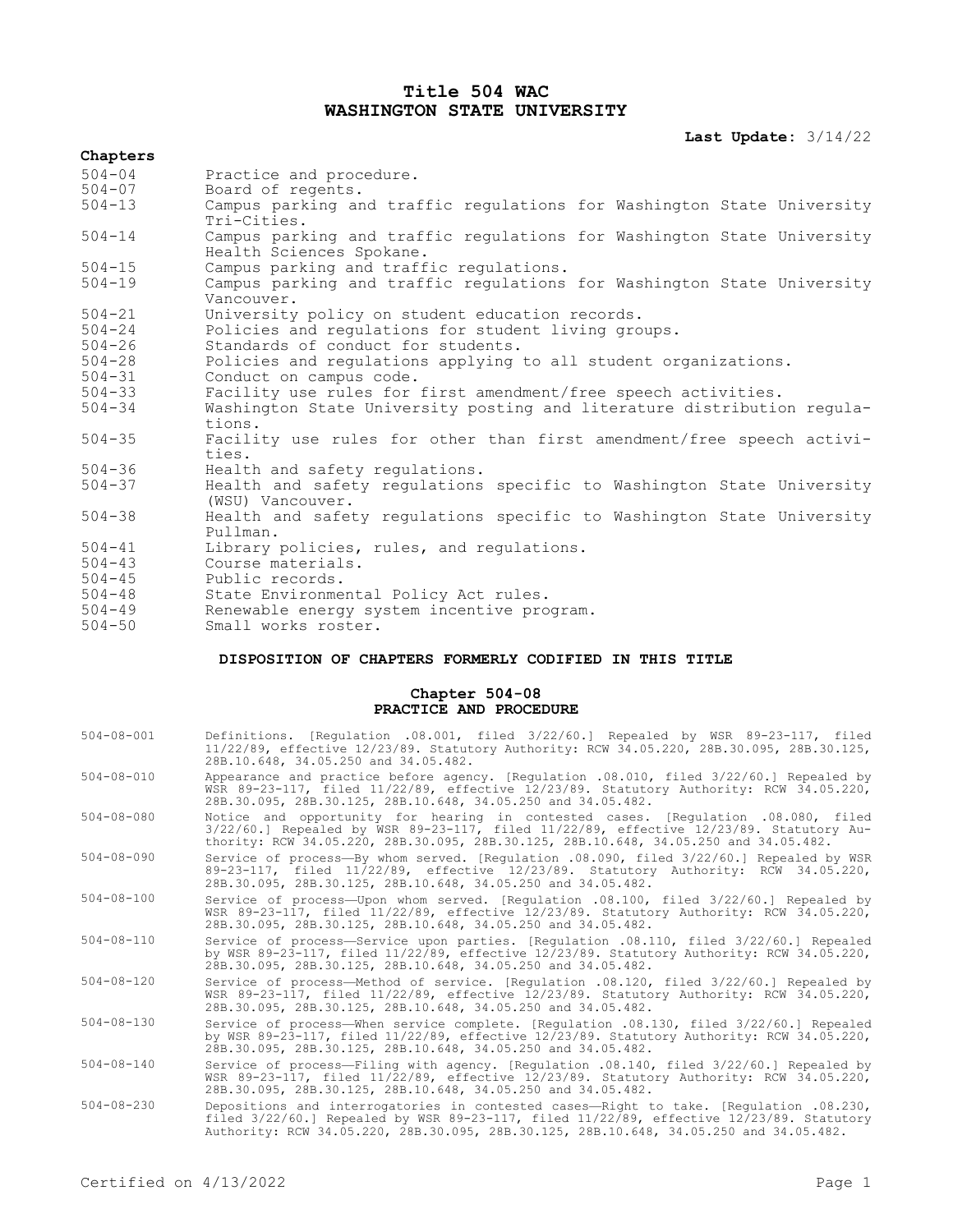- 504-08-240 Depositions and interrogatories in contested cases—Scope. [Regulation .08.240, filed 3/22/60.] Repealed by WSR 89-23-117, filed 11/22/89, effective 12/23/89. Statutory Authority: RCW 34.05.220, 28B.30.095, 28B.30.125, 28B.10.648, 34.05.250 and 34.05.482.
- 504-08-250 Depositions and interrogatories in contested cases—Officer before whom taken. [Regulation .08.250, filed 3/22/60.] Repealed by WSR 89-23-117, filed 11/22/89, effective 12/23/89. Statutory Authority: RCW 34.05.220, 28B.30.095, 28B.30.125, 28B.10.648, 34.05.250 and 34.05.482.

504-08-260 Depositions and interrogatories in contested cases—Authorization. [Regulation .08.260, filed 3/22/60.] Repealed by WSR 89-23-117, filed 11/22/89, effective 12/23/89. Statutory Authority: RCW 34.05.220, 28B.30.095, 28B.30.125, 28B.10.648, 34.05.250 and 34.05.482.

- 504-08-270 Depositions and interrogatories in contested cases—Protection of parties and deponents. [Regulation .08.270, filed 3/22/60.] Repealed by WSR 89-23-117, filed 11/22/89, effective 12/23/89. Statutory Authority: RCW 34.05.220, 28B.30.095, 28B.30.125, 28B.10.648, 34.05.250 and 34.05.482.
- 504-08-280 Depositions and interrogatories in contested cases—Oral examination and cross-examination. [Regulation .08.280, filed 3/22/60.] Repealed by WSR 89-23-117, filed 11/22/89, effective 12/23/89. Statutory Authority: RCW 34.05.220, 28B.30.095, 28B.30.125, 28B.10.648, 34.05.250 and 34.05.482.
- 504-08-290 Depositions and interrogatories in contested cases—Recordation. [Regulation .08.290, filed 3/22/60.] Repealed by WSR 89-23-117, filed 11/22/89, effective 12/23/89. Statutory Authority: RCW 34.05.220, 28B.30.095, 28B.30.125, 28B.10.648, 34.05.250 and 34.05.482.

504-08-300 Depositions and interrogatories in contested cases—Signing attestation and return. [Regulation .08.300, filed 3/22/60.] Repealed by WSR 89-23-117, filed 11/22/89, effective 12/23/89. Statutory Authority: RCW 34.05.220, 28B.30.095, 28B.30.125, 28B.10.648, 34.05.250 and 34.05.482.

- 504-08-310 Depositions and interrogatories in contested cases—Use and effect. [Regulation .08.310, filed 3/22/60.] Repealed by WSR 89-23-117, filed 11/22/89, effective 12/23/89. Statutory Authority: RCW 34.05.220, 28B.30.095, 28B.30.125, 28B.10.648, 34.05.250 and 34.05.482.
- 504-08-320 Depositions and interrogatories in contested cases—Fees of officers and deponents. [Regulation .08.320, filed 3/22/60.] Repealed by WSR 89-23-117, filed 11/22/89, effective 12/23/89. Statutory Authority: RCW 34.05.220, 28B.30.095, 28B.30.125, 28B.10.648, 34.05.250 and 34.05.482.
- 504-08-330 Depositions upon interrogatories—Submission of interrogatories. [Regulation .08.330, filed 3/22/60.] Repealed by WSR 89-23-117, filed 11/22/89, effective 12/23/89. Statutory Authority: RCW 34.05.220, 28B.30.095, 28B.30.125, 28B.10.648, 34.05.250 and 34.05.482.
- 504-08-340 Depositions upon interrogatories—Interrogation. [Regulation .08.340, filed 3/22/60.] Repealed by WSR 89-23-117, filed 11/22/89, effective 12/23/89. Statutory Authority: RCW 34.05.220, 28B.30.095, 28B.30.125, 28B.10.648, 34.05.250 and 34.05.482.
- 504-08-350 Depositions upon interrogatories—Attestation and return. [Regulation .08.350, filed 3/22/60.] Repealed by WSR 89-23-117, filed 11/22/89, effective 12/23/89. Statutory Authority: RCW 34.05.220, 28B.30.095, 28B.30.125, 28B.10.648, 34.05.250 and 34.05.482.
- 504-08-360 Depositions upon interrogatories—Provisions of deposition rule. [Regulation .08.360, filed 3/22/60.] Repealed by WSR 89-23-117, filed 11/22/89, effective 12/23/89. Statutory Authority: RCW 34.05.220, 28B.30.095, 28B.30.125, 28B.10.648, 34.05.250 and 34.05.482.
- 504-08-400 Stipulations and admissions of record. [Regulation .08.400, filed 3/22/60.] Repealed by WSR 89-23-117, filed 11/22/89, effective 12/23/89. Statutory Authority: RCW 34.05.220, 28B.30.095, 28B.30.125, 28B.10.648, 34.05.250 and 34.05.482.
- 504-08-410 Form and content of decisions in contested cases. [Regulation .08.410, filed 3/22/60.] Repealed by WSR 89-23-117, filed 11/22/89, effective 12/23/89. Statutory Authority: RCW 34.05.220, 28B.30.095, 28B.30.125, 28B.10.648, 34.05.250 and 34.05.482.
- 504-08-420 Definition of issues before hearing. [Regulation .08.420, filed 3/22/60.] Repealed by WSR 89-23-117, filed 11/22/89, effective 12/23/89. Statutory Authority: RCW 34.05.220, 28B.30.095, 28B.30.125, 28B.10.648, 34.05.250 and 34.05.482.
- 504-08-510 Continuances. [Regulation .08.510, filed 3/22/60.] Repealed by WSR 89-23-117, filed 11/22/89, effective 12/23/89. Statutory Authority: RCW 34.05.220, 28B.30.095, 28B.30.125, 28B.10.648, 34.05.250 and 34.05.482.
- 504-08-520 Rules of evidence—Admissibility criteria. [Regulation .08.520, filed 3/22/60.] Repealed by WSR 89-23-117, filed 11/22/89, effective 12/23/89. Statutory Authority: RCW 34.05.220, 28B.30.095, 28B.30.125, 28B.10.648, 34.05.250 and 34.05.482.
- 504-08-530 Tentative admission—Exclusion—Discontinuance—Objections. [Regulation .08.530, filed 3/22/60.] Repealed by WSR 89-23-117, filed 11/22/89, effective 12/23/89. Statutory Authority: RCW 34.05.220, 28B.30.095, 28B.30.125, 28B.10.648, 34.05.250 and 34.05.482.
- 504-08-540 Petitions for rule making, amendment or repeal—Who may petition. [Regulation .08.540, filed 3/22/60.] Repealed by WSR 89-23-117, filed 11/22/89, effective 12/23/89. Statutory Authority: RCW 34.05.220, 28B.30.095, 28B.30.125, 28B.10.648, 34.05.250 and 34.05.482.
- 504-08-550 Petitions for rule making, amendment or repeal—Requisites. [Regulation .08.550, filed 3/22/60.] Repealed by WSR 89-23-117, filed 11/22/89, effective 12/23/89. Statutory Authority: RCW 34.05.220, 28B.30.095, 28B.30.125, 28B.10.648, 34.05.250 and 34.05.482.
- 504-08-560 Petitions for rule making, amendment or repeal—Agency must consider. [Regula-<br>tion .08.560, filed 3/22/60.] Repealed by WSR 89-23-117, filed 11/22/89, effective<br>12/23/89. Statutory Authority: RCW 34.05.220, 28B. 34.05.250 and 34.05.482.
- 504-08-570 Petitions for rule making, amendment or repeal—Notice of disposition. [Regulation .08.570, filed 3/22/60.] Repealed by WSR 89-23-117, filed 11/22/89, effective 12/23/89. Statutory Authority: RCW 34.05.220, 28B.30.095, 28B.30.125, 28B.10.648, 34.05.250 and 34.05.482.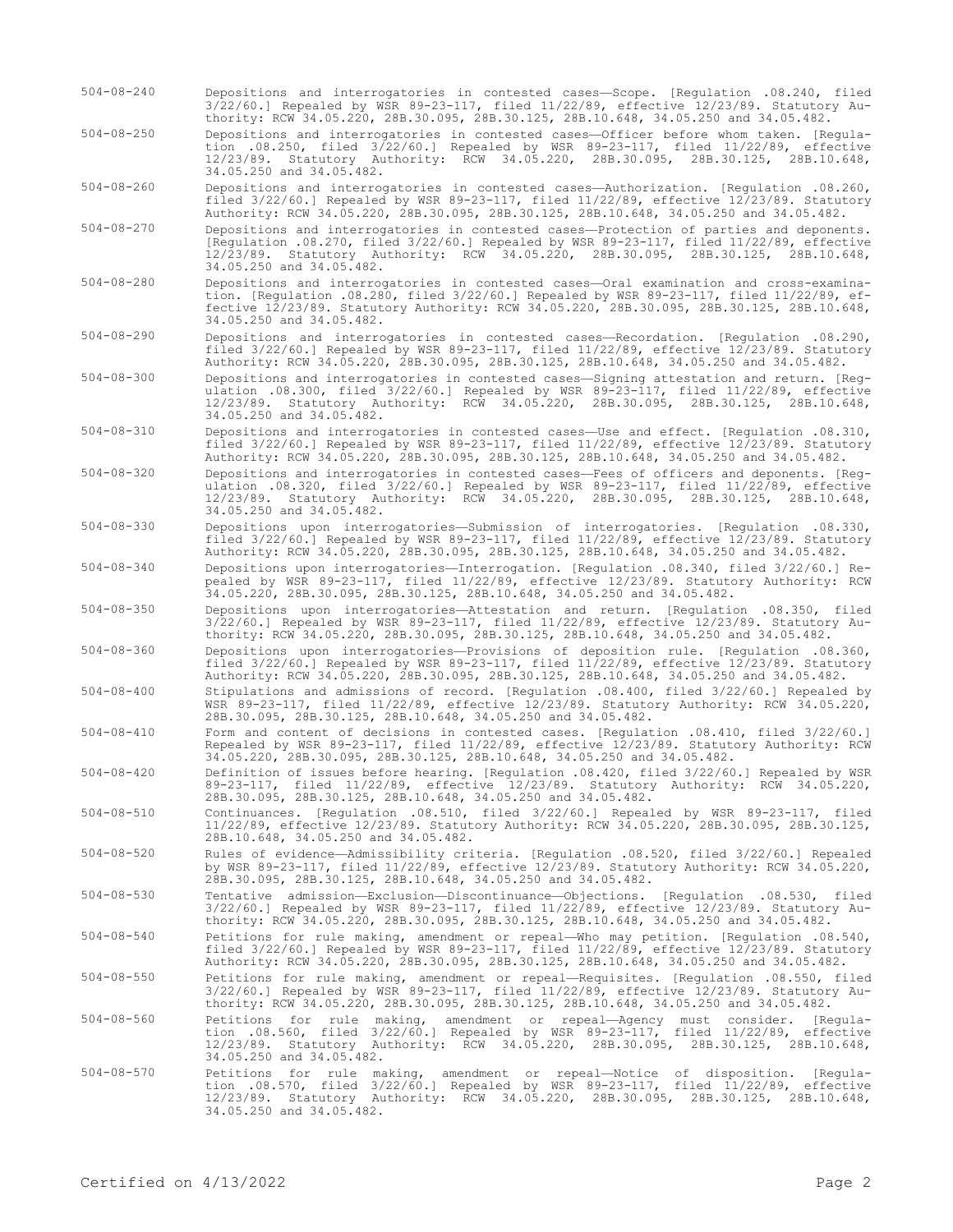#### **Chapter 504-12 CONTRACT AWARD PROCEDURES**

- 504-12-010 When bids required. [Regulation 1, filed 3/22/60.] Repealed by WSR 97-20-020, filed 9/19/97, effective 10/20/97. Statutory Authority: RCW 28B.30.125 and [28B.30.]150(1).
- 504-12-020 Notice to bidders. [Regulation 2, filed 3/22/60.] Repealed by WSR 97-20-020, filed 9/19/97, effective 10/20/97. Statutory Authority: RCW 28B.30.125 and [28B.30.]150(1).
- 504-12-030 Bidders to obtain plans and specifications. [Regulation 3, filed 3/22/60.] Repealed by WSR 97-20-020, filed 9/19/97, effective 10/20/97. Statutory Authority: RCW 28B.30.125 and [28B.30.]150(1).
- 504-12-040 Liberal construction of bids and procedures. [Regulation 4, filed 3/22/60.] Repealed by WSR 97-20-020, filed 9/19/97, effective 10/20/97. Statutory Authority: RCW 28B.30.125 and  $[28B.30.]150(1)$ .
- 504-12-050 Regulations not applicable to emergency construction. [Regulation 5, filed 3/22/60.] Repealed by WSR 97-20-020, filed 9/19/97, effective 10/20/97. Statutory Authority: RCW 28B.30.125 and [28B.30.]150(1).

#### **Chapter 504-16 CAMPUS TRAFFIC AND PARKING REGULATIONS**

- 504-16-010 Purpose of regulations. [Regulation 9.25, filed 3/22/60.] Repealed by Order 1, filed  $8/13/70$ .
- 504-16-020 General regulations. [Regulation 9.35, filed 3/22/60.] Repealed by Order 1, filed 8/13/70.
- 504-16-030 Parking permits. [Regulation 9.40, filed 3/22/60.] Repealed by Order 1, filed 8/13/70.
- 504-16-040 Parking fees. [Regulation 9.45, filed 3/22/60.] Repealed by Order 1, filed 8/13/70.
- 504-16-050 Parking areas. [Regulation 9.50, filed 3/22/60.] Repealed by Order 1, filed 8/13/70.
- 504-16-060 Administration and enforcement. [Regulation 9.55, filed 3/22/60.] Repealed by Order 1, filed 8/13/70.
- 504-16-070 Losses from theft or fire. [Regulation 9.60, filed 3/22/60.] Repealed by Order 1, filed 8/13/70.
- 504-16-100 Purposes of regulations. [Order 77-2, § 504-16-100, filed 8/3/77; Order 2, § 504-16-100, filed 7/28/71; Order 1, § 504-16-100, filed 8/13/70.] Repealed by WSR 83-08-060 (Order 83-1, Resolution No. 3/4/83-7), filed 4/4/83, effective 7/1/83. Statutory Authority: RCW 28B.10.560, 28B.10.300 - 28B.10.320, 28B.30.125, 28B.30.150, 28B.30.045 and 28B.15.031. Later promulgation, see WAC 504-17-020.
- 504-16-110 Authorization. [Order 77-2, § 504-16-110, filed 8/3/77; Order 2, § 504-16-110, filed 7/28/71; Order 1, § 504-16-110, filed 8/13/70.] Repealed by WSR 83-08-060 (Order 83-1, Resolution No. 3/4/83-7), filed 4/4/83, effective 7/1/83. Statutory Authority: RCW 28B.10.560, 28B.10.300 - 28B.10.320, 28B.30.125, 28B.30.150, 28B.30.045 and 28B.15.031. Later promulgation, see WAC 504-17-010.
- 504-16-115 Definitions. [Order 77-2, § 504-16-115, filed 8/3/77; Order 2, § 504-16-115, filed 7/28/71.] Repealed by WSR 83-08-060 (Order 83-1, Resolution No. 3/4/83-7), filed 4/4/83, effective 7/1/83. Statutory Authority: RCW 28B.10.560, 28B.10.300 -28B.10.320, 28B.30.125, 28B.30.150, 28B.30.045 and 28B.15.031. Later promulgation, see WAC  $504 - 17 - 040$ .
- 504-16-120 General regulations. [Statutory Authority: RCW 28B.10.560, 28B.30.125 and 28B.30.150. WSR 81-17-015 (Order 81-3, Resolution No. 7/81-12), § 504-16-120, filed 8/10/81. Statutory Authority: RCW 28B.30.125 and 28B.30.150. WSR 80-07-015 (Order 80-2, Resolution No. 6/80-15), § 504-16-120, filed 6/11/80; Order 77-2, § 504-16-120, filed 8/3/77; Order 2, § 504-16-120, filed 7/28/71; Order 1, § 504-16-120, filed 8/13/70.] Repealed by WSR 83-08-060 (Order 83-1, Resolution No. 3/4/83-7), filed 4/4/83, effective 7/1/83. Statutory Authority: RCW 28B.10.560, 28B.10.300 - 28B.10.320, 28B.30.125, 28B.30.150, 28B.30.045 and 28B.15.031. Later promulgation, see chapter 504-17 WAC.
- 504-16-130 Registration of vehicles. [Order 1, § 504-16-130, filed 8/13/70.] Repealed by Order 2, filed 7/28/71.
- 504-16-140 Parking permits. [Order 77-2, § 504-16-140, filed 8/3/77; Order 75-1, § 504-16-140, filed 7/7/75, effective 9/1/75; Order 73-4, § 504-16-140, filed 8/1/73; Order 2, § 504-16-140, filed 7/28/71; Order 1, § 504-16-140, filed 8/13/70.] Repealed by WSR 83-08-060 (Order 83-1, Resolution No. 3/4/83-7), filed 4/4/83, effective 7/1/83. Statutory Authority: RCW 28B.10.560, 28B.10.300 - 28B.10.320, 28B.30.125, 28B.30.150, 28B.30.045 and 28B.15.031. Later promulgation, see chapter 504-17 WAC.
- 504-16-150 Parking permit fees. [Order 77-2, § 504-16-150, filed 8/3/77; Order 73-4, § 504-16-150, filed 8/1/73; Order 2, § 504-16-150, filed 7/28/71; Order 1, § 504-16-150, filed 8/13/70.] Repealed by WSR 83-08-060 (Order 83-1, Resolution No. 3/4/83-7), filed 4/4/83, effective 7/1/83. Statutory Authority: RCW 28B.10.560, 28B.10.300 -28B.10.320, 28B.30.125, 28B.30.150, 28B.30.045 and 28B.15.031. Later promulgation, see WAC 504-17-190.
- 504-16-160 Parking areas. [Statutory Authority: RCW 28B.30.125 and 28B.30.150. WSR 80-07-015 (Order 80–2, Resolution No. 6/80–15), § 504–16–160, filed 6/11/80; Order 77–2, § 504–16–160,<br>filed 8/3/77; Order 75–1, § 504–16–160, filed 7/7/75, effective 9/1/75; Order 73–4, §<br>504–16–160, filed 8/1/73; Order 2, § 504–16–160, f filed 8/13/70.] Repealed by WSR 83-08-060 (Order 83-1, Resolution No. 3/4/83-7), filed 4/4/83, effective 7/1/83. Statutory Authority: RCW 28B.10.560, 28B.10.300 - 28B.10.320, 28B.30.125, 28B.30.150, 28B.30.045 and 28B.15.031. Later promulgation, see WAC 504-17-120.
- 504-16-170 Administration and enforcement. [Statutory Authority: RCW 28B.10.560, 28B.30.125 and 28B.30.150. WSR 81-17-015 (Order 81-3, Resolution No. 7/81-12), § 504-16-170, filed 8/10/81. Statutory Authority: RCW 28B.30.125 and 28B.30.150. WSR 80-07-015 (Order 80-2,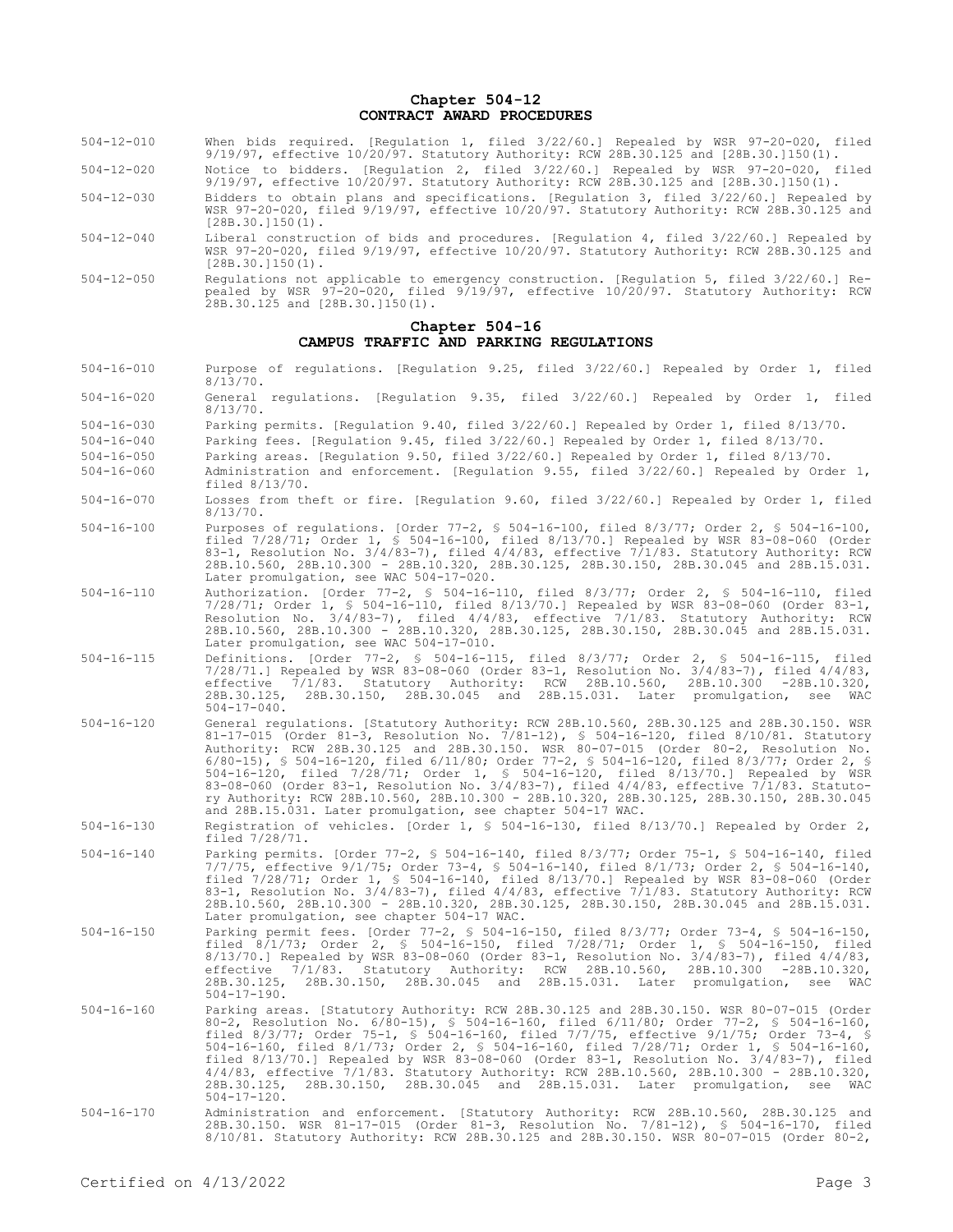Resolution No. 6/80-15), § 504-16-170, filed 6/11/80; Order 77-2, § 504-16-170, filed 8/3/77; Order 75-1, § 504-16-170, filed 7/7/75, effective 9/1/75; Order 73-4, § 504-16-170, filed 8/1/73; Order 2, § 504-16-170, filed 7/28/71; Order 1, § 504-16-170, filed 8/13/70.] Repealed by WSR 83-08-060 (Order 83-1, Resolution No. 3/4/83-7), filed 4/4/83, effective 7/1/83. Statutory Authority: RCW 28B.10.560, 28B.10.300 - 28B.10.320, 28B.30.125, 28B.30.150, 28B.30.045 and 28B.15.031. Later promulgation, see chapter 504-17 WAC.

#### **Chapter 504-17 CAMPUS PARKING AND TRAFFIC REGULATIONS**

| $504 - 17 - 010$ | Authorization. [Statutory Authority: RCW 28B.10.560, 28B.10.300 - 28B.10.320, 28B.30.125,<br>28B.30.150, 28B.30.045 and 28B.15.031. WSR 83-08-060 (Order 83-1, Resolution No.<br>$3/4/83-7$ , § 504-17-010, filed $4/4/83$ , effective 7/1/83. Formerly WAC 504-16-110.] Re-<br>pealed by WSR 90-11-078 (Order 90-1), filed 5/16/90, effective 7/1/90. Statutory Authori-<br>ty: RCW 28B.30.125, 28B.30.150, 28B.10.560 and chapter 34.05 RCW.                                                                                                                                                                                                         |
|------------------|--------------------------------------------------------------------------------------------------------------------------------------------------------------------------------------------------------------------------------------------------------------------------------------------------------------------------------------------------------------------------------------------------------------------------------------------------------------------------------------------------------------------------------------------------------------------------------------------------------------------------------------------------------|
| $504 - 17 - 020$ | Purposes of requlations. [Statutory Authority: RCW 28B.10.560, 28B.10.300 - 28B.10.320,<br>28B.30.125, 28B.30.150, 28B.30.045 and 28B.15.031. WSR 83-08-060 (Order 83-1, Resolution<br>No. $3/4/83$ -7), § 504-17-020, filed $4/4/83$ , effective $7/1/83$ . Formerly WAC 504-16-100.]<br>Repealed by WSR 90-11-078 (Order 90-1), filed 5/16/90, effective 7/1/90. Statutory Au-<br>thority: RCW 28B.30.125, 28B.30.150, 28B.10.560 and chapter 34.05 RCW.                                                                                                                                                                                             |
| $504 - 17 - 030$ | Applicable parking and traffic regulations. [Statutory Authority: RCW 28B.10.560,<br>28B.10.300 - 28B.10.320, 28B.30.125, 28B.30.150, 28B.30.045 and 28B.15.031. WSR 83-08-060<br>(Order 83-1, Resolution No. 3/4/83-7), § 504-17-030, filed $4/4/83$ , effective 7/1/83. For-<br>merly chapter 504-16 WAC.] Repealed by WSR 90-11-078 (Order 90-1), filed 5/16/90, effec-<br>tive 7/1/90. Statutory Authority: RCW 28B.30.125, 28B.30.150, 28B.10.560 and chapter<br>34.05 RCW.                                                                                                                                                                       |
| $504 - 17 - 040$ | Definitions. [Statutory Authority: RCW 28B.10.560, 28B.10.300 - 28B.10.320, 28B.30.125,<br>28B.30.150, 28B.30.045 and 28B.15.031. WSR 83-08-060 (Order 83-1, Resolution No.<br>$3/4/83$ -7), § 504-17-040, filed $4/4/83$ , effective 7/1/83. Formerly WAC 504-16-115.] Re-<br>pealed by WSR 90-11-078 (Order 90-1), filed 5/16/90, effective 7/1/90. Statutory Authori-<br>ty: RCW 28B.30.125, 28B.30.150, 28B.10.560 and chapter 34.05 RCW.                                                                                                                                                                                                          |
| $504 - 17 - 050$ | Emergencies. [Statutory Authority: RCW 28B.10.560, 28B.10.300 - 28B.10.320, 28B.30.125,<br>28B.30.150, 28B.30.045 and 28B.15.031. WSR 83-08-060 (Order 83-1, Resolution No.<br>$3/4/83$ -7), § 504-17-050, filed $4/4/83$ , effective 7/1/83. Formerly chapter 504-16 WAC.]<br>Repealed by WSR 90-11-078 (Order 90-1), filed 5/16/90, effective 7/1/90. Statutory Au-<br>thority: RCW 28B.30.125, 28B.30.150, 28B.10.560 and chapter 34.05 RCW.                                                                                                                                                                                                        |
| $504 - 17 - 060$ | Speed limits. [Statutory Authority: RCW 28B.10.560, 28B.10.300 - 28B.10.320, 28B.30.125,<br>28B.30.150, 28B.30.045 and 28B.15.031. WSR 83-08-060 (Order 83-1, Resolution No.<br>$3/4/83$ -7), § 504-17-060, filed $4/4/83$ , effective 7/1/83. Formerly chapter 504-16 WAC.]<br>Repealed by WSR 90-11-078 (Order 90-1), filed 5/16/90, effective 7/1/90. Statutory Au-<br>thority: RCW 28B.30.125, 28B.30.150, 28B.10.560 and chapter 34.05 RCW.                                                                                                                                                                                                       |
| $504 - 17 - 070$ | Closed and restricted areas. [Statutory Authority: RCW 28B.10.560, 28B.10.300 -<br>28B.10.320, 28B.30.125, 28B.30.150, 28B.30.045 and 28B.15.031. WSR 83-08-060 (Order 83-1,<br>Resolution No. $3/4/83-7$ ), § 504-17-070, filed $4/4/83$ , effective 7/1/83. Formerly chapter<br>504-16 WAC.] Repealed by WSR 90-11-078 (Order 90-1), filed 5/16/90, effective 7/1/90.<br>Statutory Authority: RCW 28B.30.125, 28B.30.150, 28B.10.560 and chapter 34.05 RCW.                                                                                                                                                                                          |
| $504 - 17 - 080$ | Pedestrians. [Statutory Authority: RCW 28B.10.560, 28B.10.300 - 28B.10.320, 28B.30.125,<br>28B.30.150, 28B.30.045 and 28B.15.031. WSR 83-08-060 (Order 83-1, Resolution No.<br>$3/4/83$ -7), § 504-17-080, filed $4/4/83$ , effective 7/1/83. Formerly chapter 504-16 WAC.]<br>Repealed by WSR 90-11-078 (Order 90-1), filed 5/16/90, effective 7/1/90. Statutory Au-<br>thority: RCW 28B.30.125, 28B.30.150, 28B.10.560 and chapter 34.05 RCW.                                                                                                                                                                                                        |
| $504 - 17 - 090$ | Motorcycles, mopeds and bicycles. [Statutory Authority: RCW 28B.10.560. WSR 87-12-014<br>(Order 87-2), § 504-17-090, filed 5/26/87; WSR 86-19-024 (Order 86-1, Resolution No.<br>8/1/5A(b)), § 504-17-090, filed 9/10/86. Statutory Authority: RCW 28B.10.560, 28B.10.300<br>- 28B.10.320, 28B.30.125, 28B.30.150, 28B.30.045 and 28B.15.031. WSR 83-08-060 (Order<br>83-1, Resolution No. 3/4/83-7), § 504-17-090, filed 4/4/83, effective 7/1/83. Formerly<br>chapter 504-16 WAC.] Repealed by WSR 90-11-078 (Order 90-1), filed 5/16/90, effective<br>7/1/90. Statutory Authority: RCW 28B.30.125, 28B.30.150, 28B.10.560 and chapter 34.05<br>RCW. |
| $504 - 17 - 100$ | Parking. [Statutory Authority: RCW 28B.10.560, 28B.10.300 - 28B.10.320, 28B.30.125,<br>28B.30.150, 28B.30.045 and 28B.15.031. WSR 83-08-060 (Order 83-1, Resolution No.<br>$3/4/83$ -7), § 504-17-100, filed $4/4/83$ , effective 7/1/83. Formerly chapter 504-16 WAC.]<br>Repealed by WSR 90-11-078 (Order 90-1), filed 5/16/90, effective 7/1/90. Statutory Au-<br>thority: RCW 28B.30.125, 28B.30.150, 28B.10.560 and chapter 34.05 RCW.                                                                                                                                                                                                            |
| $504 - 17 - 110$ | Special conditions. [Statutory Authority: RCW 28B.10.560, 28B.10.300 - 28B.10.320,<br>28B.30.125, 28B.30.150, 28B.30.045 and 28B.15.031. WSR 83-08-060 (Order 83-1, Resolution<br>No. 3/4/83-7), § 504-17-110, filed 4/4/83, effective 7/1/83. Formerly chapter 504-16<br>WAC.] Repealed by WSR 90-11-078 (Order 90-1), filed 5/16/90, effective 7/1/90. Statutory<br>Authority: RCW 28B.30.125, 28B.30.150, 28B.10.560 and chapter 34.05 RCW.                                                                                                                                                                                                         |
| $504 - 17 - 120$ | Parking areas. [Statutory Authority: RCW 28B.10.560, 28B.10.300 - 28B.10.320, 28B.30.125,<br>28B.30.150, 28B.30.045 and 28B.15.031. WSR 83-08-060 (Order 83-1, Resolution No.<br>$3/4/83-7$ , § 504-17-120, filed $4/4/83$ , effective 7/1/83. Formerly chapter 504-16 WAC.]<br>Repealed by WSR 90-11-078 (Order 90-1), filed 5/16/90, effective 7/1/90. Statutory Au-<br>thority: RCW 28B.30.125, 28B.30.150, 28B.10.560 and chapter 34.05 RCW.                                                                                                                                                                                                       |
| $504 - 17 - 130$ | Parking permits-General information. [Statutory Authority: RCW 28B.10.560. WSR 86-19-024<br>(Order 86-1, Resolution No. $8/1/5A(b)$ ), § 504-17-130, filed 9/10/86. Statutory Authority:<br>28B.10.560, 28B.10.300 -28B.10.320, 28B.30.125, 28B.30.150, 28B.30.045 and<br>RCW<br>28B.15.031. WSR 83-08-060 (Order 83-1, Resolution No. 3/4/83-7), § 504-17-130, filed<br>4/4/83, effective 7/1/83. Formerly chapter 504-16 WAC.] Repealed by WSR 90-11-078 (Order<br>90-1), filed 5/16/90, effective 7/1/90. Statutory Authority: RCW 28B.30.125, 28B.30.150,<br>28B.10.560 and chapter 34.05 RCW.                                                     |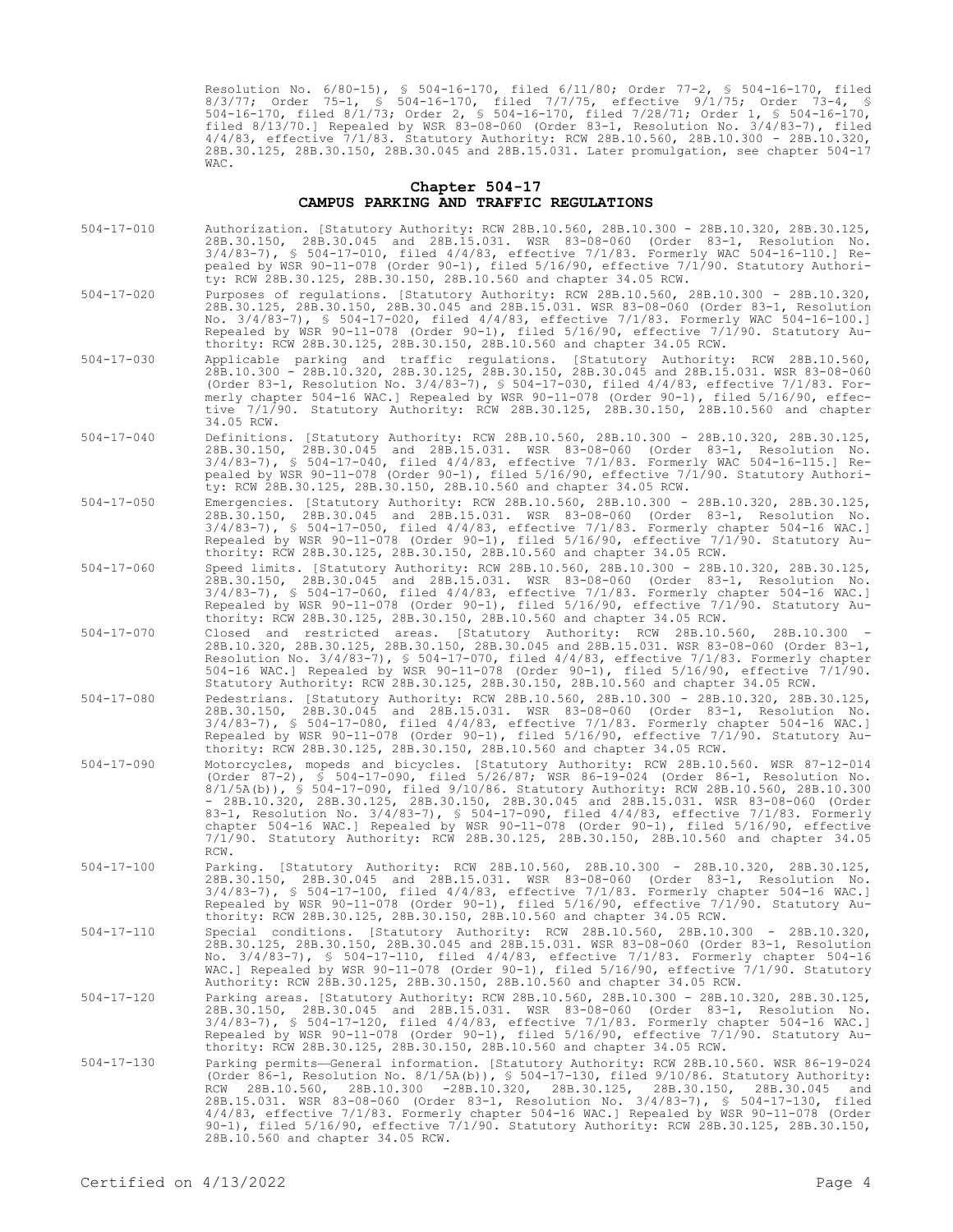504-17-140 Parking permits—Staff. [Statutory Authority: RCW 28B.10.560, 28B.10.300 - 28B.10.320, 28B.30.125, 28B.30.150, 28B.30.045 and 28B.15.031. WSR 83-08-060 (Order 83-1, Resolution No. 3/4/83-7), § 504-17-140, filed 4/4/83, effective 7/1/83. Formerly chapter 504-16 WAC.] Repealed by WSR 90-11-078 (Order 90-1), filed 5/16/90, effective 7/1/90. Statutory Authority: RCW 28B.30.125, 28B.30.150, 28B.10.560 and chapter 34.05 RCW.

504-17-150 Parking permits—Students. [Statutory Authority: RCW 28B.10.560, 28B.10.300 - 28B.10.320, 28B.30.125, 28B.30.150, 28B.30.045 and 28B.15.031. WSR 83-08-060 (Order 83-1, Resolution No. 3/4/83-7), § 504-17-150, filed 4/4/83, effective 7/1/83. Formerly chapter 504-16 WAC.] Repealed by WSR 90-11-078 (Order 90-1), filed 5/16/90, effective 7/1/90. Statutory Authority: RCW 28B.30.125, 28B.30.150, 28B.10.560 and chapter 34.05 RCW.

- 504-17-160 Parking permits—Visitors. [Statutory Authority: RCW 28B.10.560, 28B.10.300 28B.10.320, 28B.30.125, 28B.30.150, 28B.30.045 and 28B.15.031. WSR 83-08-060 (Order 83-1, Resolution No. 3/4/83-7), § 504-17-160, filed 4/4/83, effective 7/1/83. Formerly chapter 504-16 WAC.] Repealed by WSR 90-11-078 (Order 90-1), filed 5/16/90, effective 7/1/90. Statutory Authority: RCW 28B.30.125, 28B.30.150, 28B.10.560 and chapter 34.05 RCW.
- 504-17-170 Parking permits—Contractors. [Statutory Authority: RCW 28B.10.560, 28B.10.300 28B.10.320, 28B.30.125, 28B.30.150, 28B.30.045 and 28B.15.031. WSR 83-08-060 (Order 83-1, Resolution No. 3/4/83-7), § 504-17-170, filed 4/4/83, effective 7/1/83. Formerly chapter 504-16 WAC.] Repealed by WSR 90-11-078 (Order 90-1), filed 5/16/90, effective 7/1/90. Statutory Authority: RCW 28B.30.125, 28B.30.150, 28B.10.560 and chapter 34.05 RCW.
- 504-17-180 Parking permits—Motorcycles. [Statutory Authority: RCW 28B.10.560, 28B.10.300 28B.10.320, 28B.30.125, 28B.30.150, 28B.30.045 and 28B.15.031. WSR 83-08-060 (Order 83-1, Resolution No. 3/4/83-7), § 504-17-180, filed 4/4/83, effective 7/1/83. Formerly chapter 504-16 WAC.] Repealed by WSR 90-11-078 (Order 90-1), filed 5/16/90, effective 7/1/90. Statutory Authority: RCW 28B.30.125, 28B.30.150, 28B.10.560 and chapter 34.05 RCW.
- 504-17-185 Parking permit fees. [Statutory Authority: RCW 28B.10.560. WSR 85-14-051 (Order 85-1, Resolution No. 5/85/10), § 504-17-185, filed 6/28/85.] Repealed by WSR 90-11-078 (Order 90-1), filed 5/16/90, effective 7/1/90. Statutory Authority: RCW 28B.30.125, 28B.30.150, 28B.10.560 and chapter 34.05 RCW.
- 504-17-190 Parking permit fees. [Statutory Authority: RCW 28B.10.560, 28B.10.300 28B.10.320, 28B.30.125, 28B.30.150, 28B.30.045 and 28B.15.031. WSR 83-08-060 (Order 83-1, Resolution No. 3/4/83-7), § 504-17-190, filed 4/4/83, effective 7/1/83. Formerly chapter 504-16 WAC.] Repealed by WSR 85-14-051 (Order 85-1, Resolution No. 5/85/10), filed 6/28/85. Statutory Authority: RCW 28B.10.560.
- 504-17-195 WSU/UI reciprocal parking agreement. [Statutory Authority: RCW 28B.10.560. WSR 86-19-024 (Order 86-1, Resolution No. 8/1/5A(b)), § 504-17-195, filed 9/10/86.] Repealed by WSR 90-11-078 (Order 90-1), filed 5/16/90, effective 7/1/90. Statutory Authority: RCW 28B.30.125, 28B.30.150, 28B.10.560 and chapter 34.05 RCW.
- 504-17-200 Administration. [Statutory Authority: RCW 28B.10.560, 28B.10.300 28B.10.320, 28B.30.125, 28B.30.150, 28B.30.045 and 28B.15.031. WSR 83-08-060 (Order 83-1, Resolution No. 3/4/83-7), § 504-17-200, filed 4/4/83, effective 7/1/83. Formerly chapter 504-16 WAC.] Repealed by WSR 90-11-078 (Order 90-1), filed 5/16/90, effective 7/1/90. Statutory Authority: RCW 28B.30.125, 28B.30.150, 28B.10.560 and chapter 34.05 RCW.
- 504-17-210 Enforcement—General. [Statutory Authority: RCW 28B.10.560, 28B.10.300 28B.10.320, 28B.30.125, 28B.30.150, 28B.30.045 and 28B.15.031. WSR 83-08-060 (Order 83-1, Resolution No. 3/4/83-7), § 504-17-210, filed 4/4/83, effective 7/1/83. Formerly chapter 504-16 WAC.] Repealed by WSR 86-19-024 (Order 86-1, Resolution No. 8/1/5A(b)), filed 9/10/86. Statutory Authority: RCW 28B.10.560.
- 504-17-215 Responsible persons. [Statutory Authority: RCW 28B.10.560. WSR 86-19-024 (Order 86-1, Resolution No. 8/1/5A(b)), § 504-17-215, filed 9/10/86.] Repealed by WSR 90-11-078 (Order 90-1), filed 5/16/90, effective 7/1/90. Statutory Authority: RCW 28B.30.125, 28B.30.150, 28B.10.560 and chapter 34.05 RCW.
- 504-17-220 Enforcement—Fines. [Statutory Authority: RCW 28B.10.560. WSR 88-12-007 (Order 88-1, Resolution No. 5/88/1), § 504-17-220, filed 5/19/88, effective 7/1/88; WSR 86-19-024 (Order 86-1, Resolution No. 8/1/5A(b)), § 504-17-220, filed 9/10/86. Statutory Authority: RCW 28B.10.560, 28B.10.300 - 28B.10.320, 28B.30.125, 28B.30.150, 28B.30.045 and 28B.15.031. WSR 83-08-060 (Order 83-1, Resolution No. 3/4/83-7), § 504-17-220, filed 4/4/83, effective 7/1/83. Formerly chapter 504-16 WAC.] Repealed by WSR 90-11-078 (Order 90-1), filed 5/16/90, effective 7/1/90. Statutory Authority: RCW 28B.30.125, 28B.30.150, 28B.10.560 and chapter 34.05 RCW.
- 504-17-230 Enforcement—Accumulated violations—Wheel lock—Towing. [Statutory Authority: RCW 28B.10.560, 28B.10.300 -28B.10.320, 28B.30.125, 28B.30.150, 28B.30.045 and 28B.15.031. WSR 83-08-060 (Order 83-1, Resolution No. 3/4/83-7), § 504-17-230, filed 4/4/83, effective 7/1/83. Formerly chapter 504-16 WAC.] Repealed by WSR 86-19-024 (Order 86-1, Resolution No. 8/1/5A(b)), filed 9/10/86. Statutory Authority: RCW 28B.10.560.
- 504-17-235 Enforcement—Accumulated violations, wheel lock, wheel lock fees, towing. [Statutory Authority: RCW 28B.10.560. WSR 88-12-007 (Order 88-1, Resolution No. 5/88/1), § 504-17-235, filed 5/19/88, effective 7/1/88; WSR 86-19-024 (Order 86-1, Resolution No. 8/1/5A(b)), § 504-17-235, filed 9/10/86.] Repealed by WSR 90-11-078 (Order 90-1), filed 5/16/90, effective 7/1/90. Statutory Authority: RCW 28B.30.125, 28B.30.150, 28B.10.560 and chapter 34.05 RCW.
- 504-17-240 Appeals procedure. [Statutory Authority: RCW 28B.10.560, 28B.10.300 28B.10.320, 28B.30.125, 28B.30.150, 28B.30.045 and 28B.15.031. WSR 83-08-060 (Order 83-1, Resolution No. 3/4/83-7), § 504-17-240, filed 4/4/83, effective 7/1/83. Formerly chapter 504-16 WAC.] Repealed by WSR 90-11-078 (Order 90-1), filed 5/16/90, effective 7/1/90. Statutory Authority: RCW 28B.30.125, 28B.30.150, 28B.10.560 and chapter 34.05 RCW.
- 504-17-250 Failure to pay fines. [Statutory Authority: RCW 28B.10.560, 28B.10.300 28B.10.320, 28B.30.125, 28B.30.150, 28B.30.045 and 28B.15.031. WSR 83-08-060 (Order 83-1, Resolution No. 3/4/83-7), § 504-17-250, filed 4/4/83, effective 7/1/83. Formerly chapter 504-16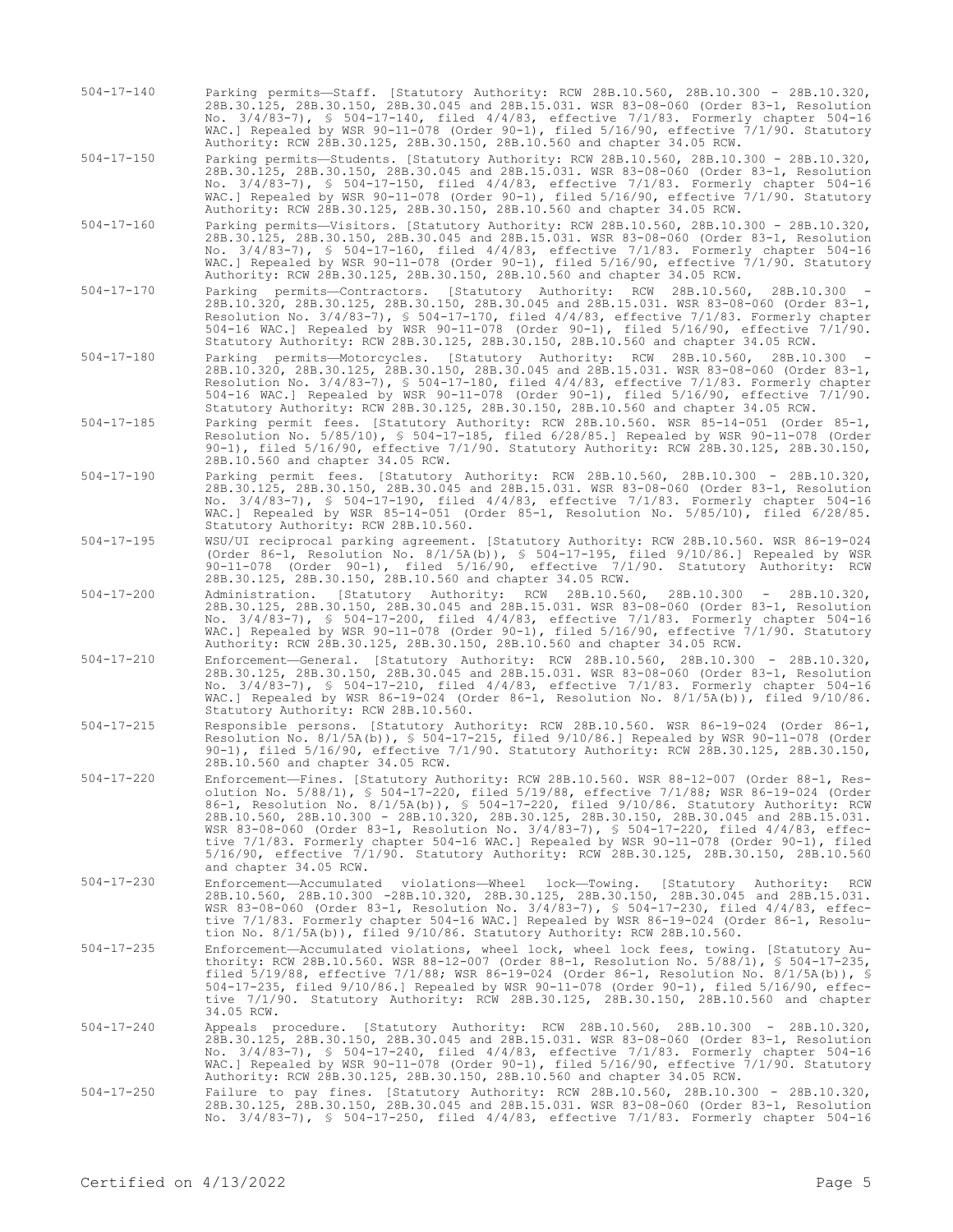|                  | WAC.] Repealed by WSR 90-11-078 (Order 90-1), filed $5/16/90$ , effective $7/1/90$ . Statutory<br>Authority: RCW 28B.30.125, 28B.30.150, 28B.10.560 and chapter 34.05 RCW.                                                                                                                                                                                                                                                 |
|------------------|----------------------------------------------------------------------------------------------------------------------------------------------------------------------------------------------------------------------------------------------------------------------------------------------------------------------------------------------------------------------------------------------------------------------------|
| $504 - 17 - 900$ | Repeal and savings. [Statutory Authority: RCW 28B.10.560, 28B.10.300 - 28B.10.320,<br>28B.30.125, 28B.30.150, 28B.30.045 and 28B.15.031. WSR 83-08-060 (Order 83-1, Resolution<br>No. $3/4/83-7$ , § 504-17-900, filed $4/4/83$ , effective $7/1/83$ . Repealed by WSR 90-11-078<br>(Order 90-1), filed 5/16/90, effective 7/1/90. Statutory Authority: RCW 28B.30.125,<br>28B.30.150, 28B.10.560 and chapter 34.05 RCW.   |
| $504 - 17 - 910$ | Severability. [Statutory Authority: RCW 28B.10.560, 28B.10.300 - 28B.10.320, 28B.30.125,<br>28B.30.150, 28B.30.045 and 28B.15.031. WSR 83-08-060 (Order 83-1, Resolution No.<br>$3/4/83-7$ , § 504-17-910, filed $4/4/83$ , effective 7/1/83.] Repealed by WSR 90-11-078 (Or-<br>der $90-1$ , filed $5/16/90$ , effective $7/1/90$ . Statutory Authority: RCW 28B.30.125,<br>28B.30.150, 28B.10.560 and chapter 34.05 RCW. |
| $504 - 17 - 930$ | Effective date. [Statutory Authority: RCW 28B.10.560, 28B.10.300 - 28B.10.320,<br>28B.30.125, 28B.30.150, 28B.30.045 and 28B.15.031. WSR 83-08-060 (Order 83-1, Resolution<br>No. 3/4/83-7), § 504-17-930, filed 4/4/83, effective 7/1/83.] Repealed by WSR 90-11-078                                                                                                                                                      |

# (Order 90-1), filed 5/16/90, effective 7/1/90. Statutory Authority: RCW 28B.30.125, 28B.30.150, 28B.10.560 and chapter 34.05 RCW.

#### **Chapter 504-18**

### **PARKING REGULATIONS—INTERCOLLEGIATE COLLEGE OF NURSING/WASHINGTON STATE UNIVERSITY COLLEGE OF NURSING**

- 504-18-100 Purpose of regulations. [Statutory Authority: RCW 28B.30.125 and 28B.30.150. WSR 01-18-019, § 504-18-100, filed 8/24/01, effective 9/24/01; Order 73-8, § 504-18-100, filed 10/5/73.] Repealed by WSR 09-11-069, filed 5/14/09, effective 7/1/09. Statutory Authority: RCW 28B.30.150.
- 504-18-110 Authorization. [Statutory Authority: RCW 28B.30.125 and 28B.30.150. WSR 01-18-019, § 504-18-110, filed 8/24/01, effective 9/24/01; WSR 95-07-042, § 504-18-110, filed 3/8/95, effective 4/8/95; Order 73-8, § 504-18-110, filed 10/5/73.] Repealed by WSR 09-11-069, filed 5/14/09, effective 7/1/09. Statutory Authority: RCW 28B.30.150.
- 504-18-120 Definitions. [Statutory Authority: RCW 28B.30.125 and 28B.30.150. WSR 01-18-019, § 504-18-120, filed 8/24/01, effective 9/24/01; WSR 95-07-042, § 504-18-120, filed 3/8/95, effective 4/8/95; Order 73-8, § 504-18-120, filed 10/5/73.] Repealed by WSR 09-11-069, filed 5/14/09, effective 7/1/09. Statutory Authority: RCW 28B.30.150.
- 504-18-130 General. [Statutory Authority: RCW 28B.30.125 and 28B.30.150. WSR 01-18-019, § 504-18-130, filed 8/24/01, effective 9/24/01; Order 73-8, § 504-18-130, filed 10/5/73.] Repealed by WSR 09-11-069, filed 5/14/09, effective 7/1/09. Statutory Authority: RCW 28B.30.150.
- 504-18-140 Parking permits. [Statutory Authority: RCW 28B.30.125 and 28B.30.150. WSR 01-18-019, 504-18-140, filed 8/24/01, effective 9/24/01; WSR 95-07-042, § 504-18-140, filed 3/8/95, effective 4/8/95; Order 73-8, § 504-18-140, filed 10/5/73.] Repealed by WSR 09-11-069, filed 5/14/09, effective 7/1/09. Statutory Authority: RCW 28B.30.150.
- 504-18-150 Parking permit fees. [Statutory Authority: RCW 28B.30.125 and 28B.30.150. WSR 01-18-019, § 504-18-150, filed 8/24/01, effective 9/24/01; WSR 95-07-042, § 504-18-150, filed 3/8/95, effective 4/8/95; Order 74-4, § 504-18-150, filed 12/4/74; Order 73-8, § 504-18-150, filed 10/5/73.] Repealed by WSR 09-11-069, filed 5/14/09, effective 7/1/09. Statutory Authority: RCW 28B.30.150.
- 504-18-160 Parking areas. [Statutory Authority: RCW 28B.30.125 and 28B.30.150. WSR 01-18-019, § 504-18-160, filed 8/24/01, effective 9/24/01; Order 73-8, § 504-18-160, filed 10/5/73.] Repealed by WSR 09-11-069, filed 5/14/09, effective 7/1/09. Statutory Authority: RCW 28B.30.150.
- 504-18-170 Administration and enforcement. [Statutory Authority: RCW 28B.30.125. WSR 03-15-061, § 504-18-170, filed 7/14/03, effective 8/14/03. Statutory Authority: RCW 28B.30.125 and 28B.30.150. WSR 01-18-019, § 504-18-170, filed 8/24/01, effective 9/24/01; WSR 95-07-042, § 504-18-170, filed 3/8/95, effective 4/8/95; Order 73-8, § 504-18-170, filed 10/5/73.] Repealed by WSR 09-11-069, filed 5/14/09, effective 7/1/09. Statutory Authority: RCW 28B.30.150.

### **Chapter 504-20 UNIVERSITY POLICIES AND REGULATIONS**

- 504-20-005 Discrimination prohibited. [Order 77-2, § 504-20-005, filed 8/3/77.] Repealed by WSR 89-11-065 (Order 89-1, Resolution No. 3-31-89-16), filed 5/18/89, effective 7/1/89. Statutory Authority: RCW 28B.30.095, 28B.30.125 and 28B.30.150.
- 504-20-010 Freedom of expression. [Order 77-2, § 504-20-010, filed 8/3/77; Order 5, § 504-20-010, filed 9/26/72; Order 3, § 504-20-010, filed 8/5/71.] Repealed by WSR 89-11-065 (Order 89-1, Resolution No. 3-31-89-16), filed 5/18/89, effective 7/1/89. Statutory Authority: RCW 28B.30.095, 28B.30.125 and 28B.30.150.
- 504-20-020 Conduct regulations for faculty, staff, other employees, and students. [Statutory Authority: RCW 28B.30.125 and 28B.30.150. WSR 80-07-015 (Order 80-2, Resolution No. 6/80-15), § 504-20-020, filed 6/11/80; Order 77-2, § 504-20-020, filed 8/3/77; Order 75-1, § 504-20-020, filed 7/7/75, effective 9/1/75; Order 73-5, § 504-20-020, filed 8/1/73; Order<br>5, § 504-20-020, filed 9/26/72; Order 3, § 504-20-020, filed 8/5/71.] Repealed by WSR<br>89-11-065 (Order 89-1, Resolution No. 3-31-89utory Authority: RCW 28B.30.095, 28B.30.125 and 28B.30.150.
- 504-20-025 Alcoholic beverages. [Order 77-2, § 504-20-025, filed 8/3/77.] Repealed by WSR 89-11-065 (Order 89-1, Resolution No. 3-31-89-16), filed 5/18/89, effective 7/1/89. Statutory Authority: RCW 28B.30.095, 28B.30.125 and 28B.30.150.
- 504-20-030 Conduct regulations for campus guests and visitors. [Order 5, § 504-20-030, filed 9/26/72; Order 3, § 504-20-030, filed 8/5/71.] Repealed by WSR 89-11-065 (Order 89-1,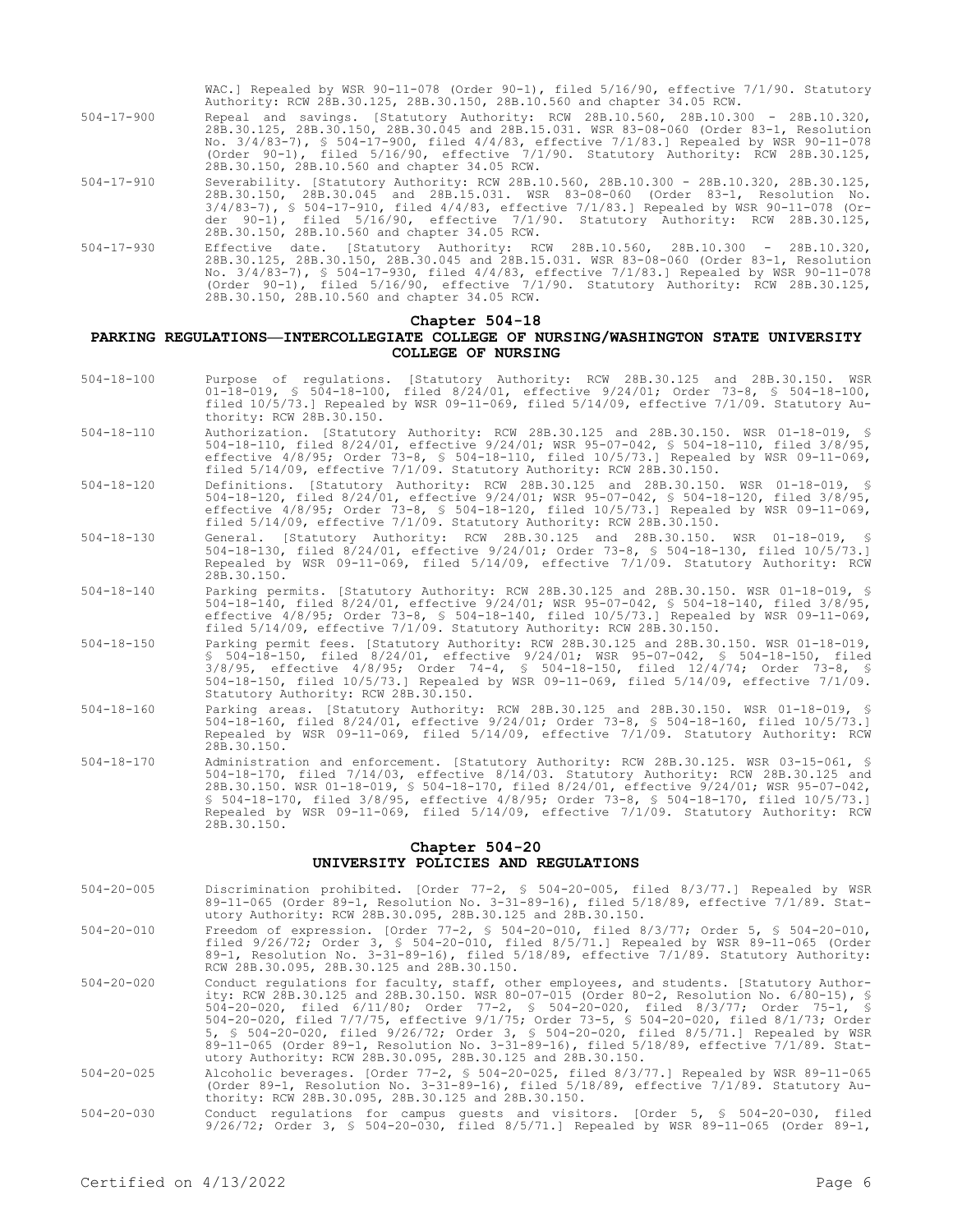Resolution No. 3-31-89-16), filed 5/18/89, effective 7/1/89. Statutory Authority: RCW 28B.30.095, 28B.30.125 and 28B.30.150.

504-20-040 Academic integrity guidelines. [Statutory Authority: RCW 28B.30.125 and 28B.30.150. WSR 80-07-015 (Order 80-2, Resolution No. 6/80-15), § 504-20-040, filed 6/11/80.] Repealed by WSR 89-11-065 (Order 89-1, Resolution No. 3-31-89-16), filed 5/18/89, effective 7/1/89. Statutory Authority: RCW 28B.30.095, 28B.30.125 and 28B.30.150.

## **Chapter 504-25 STANDARDS OF CONDUCT FOR STUDENTS**

- 504-25-001 Terms of enrollment. [Statutory Authority: RCW 28B.30.150. WSR 03-16-035, § 504-25-001, filed 7/30/03, effective 8/30/03; WSR 02-15-075, § 504-25-001, filed 7/15/02, effective 8/15/02.] Repealed by WSR 06-23-159, filed 11/22/06, effective 12/23/06. Statutory Authority: RCW 28B.30.150. Later promulgation, see chapter 504-26 WAC.
- 504-25-002 Washington State University. [Statutory Authority: RCW 28B.30.150. WSR 02-15-075, § 504-25-002, filed 7/15/02, effective 8/15/02.] Repealed by WSR 06-23-159, filed 11/22/06, effective 12/23/06. Statutory Authority: RCW 28B.30.150. Later promulgation, see chapter 504-26 WAC.
- 504-25-003 Definition of a student. [Statutory Authority: RCW 28B.30.150. WSR 02-15-075, § 504-25-003, filed 7/15/02, effective 8/15/02.] Repealed by WSR 06-23-159, filed 11/22/06, effective 12/23/06. Statutory Authority: RCW 28B.30.150. Later promulgation, see chapter 504-26 WAC.
- 504-25-004 Scope of the standards of conduct. [Statutory Authority: RCW 28B.30.150. WSR 02-15-075, § 504-25-004, filed 7/15/02, effective 8/15/02.] Repealed by WSR 03-16-035, filed 7/30/03, effective 8/30/03. Statutory Authority: RCW 28B.30.150.
- 504-25-005 Prologue. [Statutory Authority: RCW 28B.30.150, 28B.30.095 and 28B.30.125. WSR 95-07-001, § 504-25-005, filed 3/2/95, effective 4/2/95; WSR 89-11-065 (Order 89-1, Resolution No. 3-31-89-16), § 504-25-005, filed 5/18/89, effective 7/1/89.] Repealed by WSR 02-15-075, filed 7/15/02, effective 8/15/02. Statutory Authority: RCW 28B.30.150.
- 504-25-010 Introduction. [Statutory Authority: RCW 28B.30.095, 28B.30.125 and 28B.30.150. WSR 95-07-045, § 504-25-010, filed 3/8/95, effective 4/8/95; WSR 89-11-065 (Order 89-1, Resolution No. 3-31-89-16), § 504-25-010, filed 5/18/89, effective 7/1/89.] Repealed by WSR 02-15-075, filed 7/15/02, effective 8/15/02. Statutory Authority: RCW 28B.30.150.
- 504-25-011 Good standing. [Statutory Authority: RCW 28B.30.150. WSR 02-15-075, § 504-25-011, filed 7/15/02, effective 8/15/02.] Repealed by WSR 06-23-159, filed 11/22/06, effective 12/23/06. Statutory Authority: RCW 28B.30.150. Later promulgation, see chapter 504-26 WAC.
- 504-25-012 Effect of alcohol or drugs. [Statutory Authority: RCW 28B.30.150. WSR 02-15-075, § 504-25-012, filed 7/15/02, effective 8/15/02.] Repealed by WSR 03-16-035, filed 7/30/03, effective 8/30/03. Statutory Authority: RCW 28B.30.150.
- 504-25-013 Responsibility for guests. [Statutory Authority: RCW 28B.30.150. WSR 02-15-075, § 504-25-013, filed 7/15/02, effective 8/15/02.] Repealed by WSR 06-23-159, filed 11/22/06, effective 12/23/06. Statutory Authority: RCW 28B.30.150. Later promulgation, see chapter 504-26 WAC.
- 504-25-014 Students studying abroad. [Statutory Authority: RCW 28B.30.150. WSR 02-15-075, § 504-25-014, filed 7/15/02, effective 8/15/02.] Repealed by WSR 06-23-159, filed 11/22/06, effective 12/23/06. Statutory Authority: RCW 28B.30.150. Later promulgation, see chapter 504-26 WAC.
- 504-25-015 Academic dishonesty. [Statutory Authority: RCW 28B.30.150. WSR 02-15-075, § 504-25-015, filed 7/15/02, effective 8/15/02. Statutory Authority: RCW 28B.30.150, 28B.30.095 and 28B.30.125. WSR 95-07-001, § 504-25-015, filed 3/2/95, effective 4/2/95; WSR 89-11-065 (Order 89-1, Resolution No. 3-31-89-16), § 504-25-015, filed 5/18/89, effective 7/1/89.] Repealed by WSR 06-23-159, filed 11/22/06, effective 12/23/06. Statutory Authority: RCW 28B.30.150. Later promulgation, see chapter 504-26 WAC.
- 504-25-018 Copyright and intellectual property. [Statutory Authority: RCW 28B.30.150. WSR 02-15-075, § 504-25-018, filed 7/15/02, effective 8/15/02.] Repealed by WSR 06-23-159, filed 11/22/06, effective 12/23/06. Statutory Authority: RCW 28B.30.150. Later promulgation, see chapter 504-26 WAC.
- 504-25-020 Discrimination. [Statutory Authority: RCW 28B.30.150. WSR 02-15-075, § 504-25-020, filed 7/15/02, effective 8/15/02. Statutory Authority: RCW 28B.30.095, 28B.30.125 and 28B.30.150. WSR 95-07-045, § 504-25-020, filed 3/8/95, effective 4/8/95; WSR 89-11-065 (Order 89-1, Resolution No. 3-31-89-16), § 504-25-020, filed 5/18/89, effective 7/1/89.] Repealed by WSR 06-23-159, filed 11/22/06, effective 12/23/06. Statutory Authority: RCW 28B.30.150. Later promulgation, see chapter 504-26 WAC.
- 504-25-025 Sexual offenses. [Statutory Authority: RCW 28B.30.150. WSR 03-16-035, § 504-25-025, filed 7/30/03, effective 8/30/03; WSR 02-15-075, § 504-25-025, filed 7/15/02, effective 8/15/02. Statutory Authority: RCW 28B.30.095, 28B.30.125 and 28B.30.150. WSR 95-07-045, § 504-25-025, filed 3/8/95, effective 4/8/95; WSR 89-11-065 (Order 89-1, Resolution No. 3-31-89-16), § 504-25-025, filed 5/18/89, effective 7/1/89.] Repealed by WSR 06-23-159, filed 11/22/06, effective 12/23/06. Statutory Authority: RCW 28B.30.150. Later promulgation, see chapter 504-26 WAC.
- 504-25-030 Physical abuse or threatened physical abuse. [Statutory Authority: RCW 28B.30.150. WSR<br>03-16-035, \$ 504-25-030, filed 7/30/03, effective 8/30/03; WSR 02-15-075, \$ 504-25-030,<br>filed 7/15/02, effective 8/15/02. St 28B.30.150. WSR 89-11-065 (Order 89-1, Resolution No. 3-31-89-16), § 504-25-030, filed 5/18/89, effective 7/1/89.] Repealed by WSR 06-23-159, filed 11/22/06, effective 12/23/06. Statutory Authority: RCW 28B.30.150. Later promulgation, see chapter 504-26 WAC.
- 504-25-035 Hazing is prohibited. [Statutory Authority: RCW 28B.30.150. WSR 03-16-035, § 504-25-035, filed 7/30/03, effective 8/30/03; WSR 02-15-075, § 504-25-035, filed 7/15/02, effective 8/15/02. Statutory Authority: RCW 28B.30.095, 28B.30.125 and 28B.30.150. WSR 95-07-045, §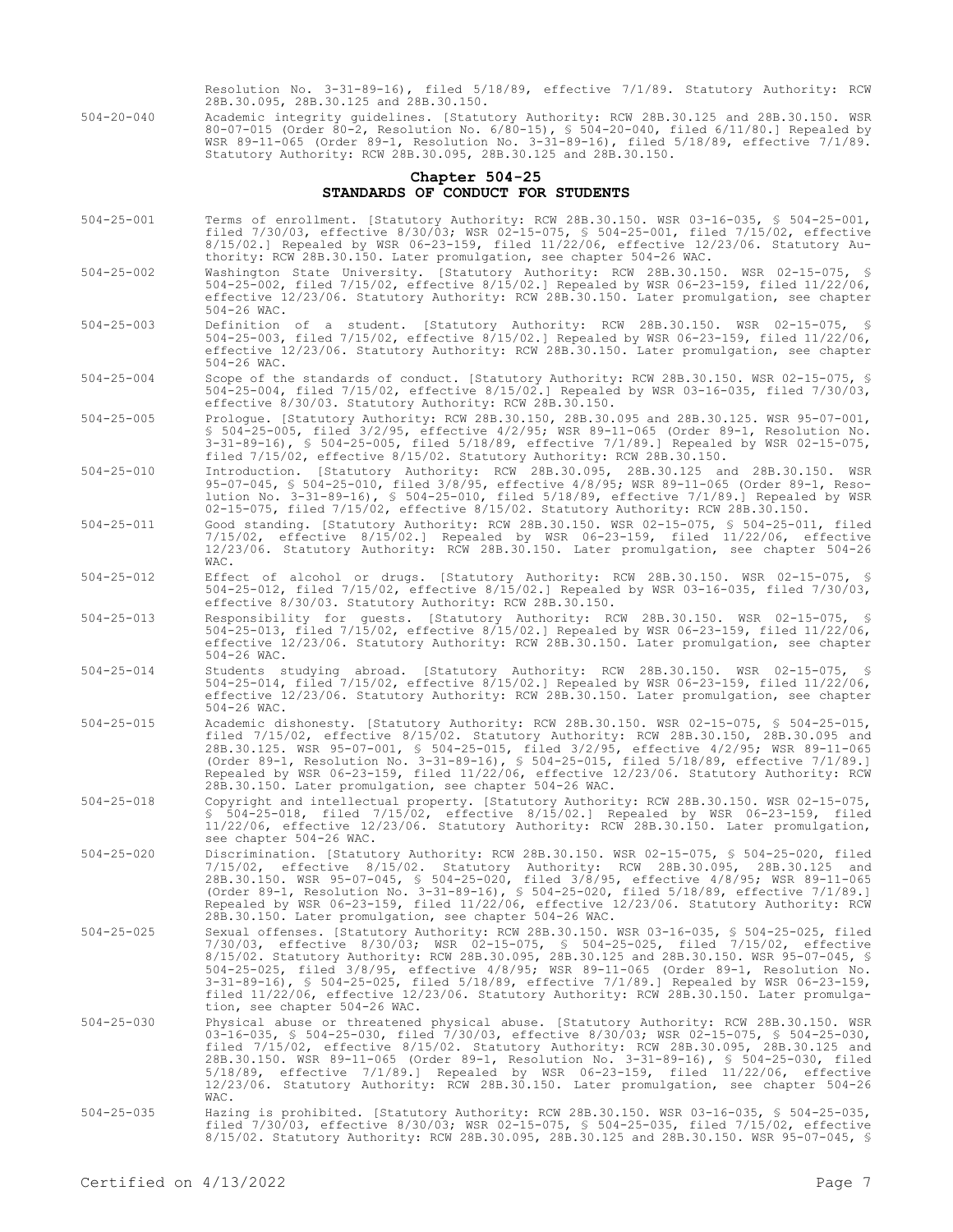504-25-035, filed 3/8/95, effective 4/8/95; WSR 89-11-065 (Order 89-1, Resolution No. 3-31-89-16), § 504-25-035, filed 5/18/89, effective 7/1/89.] Repealed by WSR 06-23-159, filed 11/22/06, effective 12/23/06. Statutory Authority: RCW 28B.30.150. Later promulgation, see chapter 504-26 WAC.

- 504-25-040 Harassment. [Statutory Authority: RCW 28B.30.150. WSR 03-16-035, § 504-25-040, filed 7/30/03, effective 8/30/03; WSR 02-15-075, § 504-25-040, filed 7/15/02, effective 8/15/02. Statutory Authority: RCW 28B.30.095, 28B.30.125 and 28B.30.150. WSR 89-11-065 (Order 89-1, Resolution No. 3-31-89-16), § 504-25-040, filed 5/18/89, effective 7/1/89.] Repealed by WSR 06-23-159, filed 11/22/06, effective 12/23/06. Statutory Authority: RCW 28B.30.150. Later promulgation, see chapter 504-26 WAC.
- 504-25-041 Malicious harassment. [Statutory Authority: RCW 28B.30.150. WSR 02-15-075, § 504-25-041, filed 7/15/02, effective 8/15/02.] Repealed by WSR 06-23-159, filed 11/22/06, effective 12/23/06. Statutory Authority: RCW 28B.30.150. Later promulgation, see chapter 504-26 WAC.
- 504-25-042 Stalking. [Statutory Authority: RCW 28B.30.150. WSR 02-15-075, § 504-25-042, filed 7/15/02, effective 8/15/02.] Repealed by WSR 06-23-159, filed 11/22/06, effective 12/23/06. Statutory Authority: RCW 28B.30.150. Later promulgation, see chapter 504-26 WAC.
- 504-25-043 Abuse of self or others. [Statutory Authority: RCW 28B.30.150. WSR 03-16-035, 504-25-043, filed 7/30/03, effective 8/30/03.] Repealed by WSR 06-23-159, filed 11/22/06, effective 12/23/06. Statutory Authority: RCW 28B.30.150. Later promulgation, see chapter 504-26 WAC.
- 504-25-045 Reckless endangerment. [Statutory Authority: RCW 28B.30.150. WSR 02-15-075, § 504-25-045, filed 7/15/02, effective 8/15/02. Statutory Authority: RCW 28B.30.095, 28B.30.125 and 28B.30.150. WSR 89-11-065 (Order 89-1, Resolution No. 3-31-89-16), § 504-25-045, filed 5/18/89, effective 7/1/89.] Repealed by WSR 06-23-159, filed 11/22/06, effective 12/23/06. Statutory Authority: RCW 28B.30.150. Later promulgation, see chapter 504-26 WAC.
- 504-25-050 Alcohol. [Statutory Authority: RCW 28B.30.150. WSR 03-16-035, § 504-25-050, filed 7/30/03, effective 8/30/03; WSR 02-15-075, § 504-25-050, filed 7/15/02, effective 8/15/02. Statutory Authority: RCW 28B.30.095, 28B.30.125 and 28B.30.150. WSR 95-07-045, § 504-25-050, filed 3/8/95, effective 4/8/95; WSR 89-11-065 (Order 89-1, Resolution No. 3-31-89-16), § 504-25-050, filed 5/18/89, effective 7/1/89.] Repealed by WSR 06-23-159, filed 11/22/06, effective 12/23/06. Statutory Authority: RCW 28B.30.150. Later promulgation, see chapter 504-26 WAC.
- 504-25-051 Effect of alcohol or drugs. [Statutory Authority: RCW 28B.30.150. WSR 03-16-035, § 504-25-051, filed 7/30/03, effective 8/30/03.] Repealed by WSR 06-23-159, filed 11/22/06, effective 12/23/06. Statutory Authority: RCW 28B.30.150. Later promulgation, see chapter 504-26 WAC.
- 504-25-055 Drugs and drug paraphernalia. [Statutory Authority: RCW 28B.30.150. WSR 02-15-075, § 504-25-055, filed 7/15/02, effective 8/15/02. Statutory Authority: RCW 28B.30.095, 28B.30.125 and 28B.30.150. WSR 95-07-045, § 504-25-055, filed 3/8/95, effective 4/8/95; WSR 89-11-065 (Order 89-1, Resolution No. 3-31-89-16), § 504-25-055, filed 5/18/89, effective 7/1/89.] Repealed by WSR 06-23-159, filed 11/22/06, effective 12/23/06. Statutory Authority: RCW 28B.30.150. Later promulgation, see chapter 504-26 WAC.
- 504-25-060 Firearms and dangerous weapons. [Statutory Authority: RCW 28B.30.150. WSR 02-15-075, § 504-25-060, filed 7/15/02, effective 8/15/02. Statutory Authority: RCW 28B.30.095, 28B.30.125 and 28B.30.150. WSR 95-07-045, § 504-25-060, filed 3/8/95, effective 4/8/95; WSR 89-11-065 (Order 89-1, Resolution No. 3-31-89-16), § 504-25-060, filed 5/18/89, effective 7/1/89.] Repealed by WSR 06-23-159, filed 11/22/06, effective 12/23/06. Statutory Authority: RCW 28B.30.150. Later promulgation, see chapter 504-26 WAC.
- 504-25-065 Illegal entry and trespassing. [Statutory Authority: RCW 28B.30.150. WSR 02-15-075, 504-25-065, filed 7/15/02, effective 8/15/02. Statutory Authority: RCW 28B.30.095, 28B.30.125 and 28B.30.150. WSR 89-11-065 (Order 89-1, Resolution No. 3-31-89-16), § 504-25-065, filed 5/18/89, effective 7/1/89.] Repealed by WSR 06-23-159, filed 11/22/06, effective 12/23/06. Statutory Authority: RCW 28B.30.150. Later promulgation, see chapter 504-26 WAC.
- 504-25-070 Theft or damage of property or services. [Statutory Authority: RCW 28B.30.095, 28B.30.125 and 28B.30.150. WSR 89-11-065 (Order 89-1, Resolution No. 3-31-89-16), § 504-25-070, filed 5/18/89, effective 7/1/89.] Repealed by WSR 06-23-159, filed 11/22/06, effective 12/23/06. Statutory Authority: RCW 28B.30.150. Later promulgation, see chapter 504-26 WAC.
- 504-25-075 Safety equipment. [Statutory Authority: RCW 28B.30.150. WSR 02-15-075, § 504-25-075, filed 7/15/02, effective 8/15/02. Statutory Authority: RCW 28B.30.095, 28B.30.125 and 28B.30.150. WSR 89-11-065 (Order 89-1, Resolution No. 3-31-89-16), § 504-25-075, filed 5/18/89, effective 7/1/89.] Repealed by WSR 06-23-159, filed 11/22/06, effective 12/23/06. Statutory Authority: RCW 28B.30.150. Later promulgation, see chapter 504-26 WAC.
- 504-25-080 Misrepresentation, fraud and falsification of university records. [Statutory Authority: RCW 28B.30.150. WSR 02-15-075, § 504-25-080, filed 7/15/02, effective 8/15/02. Statutory Authority: RCW 28B.30.095, 28B.30.125 and 28B.30.150. WSR 95-07-045, § 504-25-080, filed 3/8/95, effective 4/8/95; WSR 89-11-065 (Order 89-1, Resolution No. 3-31-89-16), § 504-25-080, filed 5/18/89, effective 7/1/89.] Repealed by WSR 06-23-159, filed 11/22/06, effective 12/23/06. Statutory Authority: RCW 28B.30.150. Later promulgation, see chapter 504-26 WAC.
- 504-25-085 Computer abuses. [Statutory Authority: RCW 28B.30.150. WSR 03-16-035, § 504-25-085, filed 7/30/03, effective 8/30/03; WSR 02-15-075, § 504-25-085, filed 7/15/02, effective 8/15/02. Statutory Authority: RCW 28B.30.095, 28B.30.125 and 28B.30.150. WSR 89-11-065 (Order 89-1, Resolution No. 3-31-89-16), § 504-25-085, filed 5/18/89, effective 7/1/89.] Repealed by WSR 06-23-159, filed 11/22/06, effective 12/23/06. Statutory Authority: RCW 28B.30.150. Later promulgation, see chapter 504-26 WAC.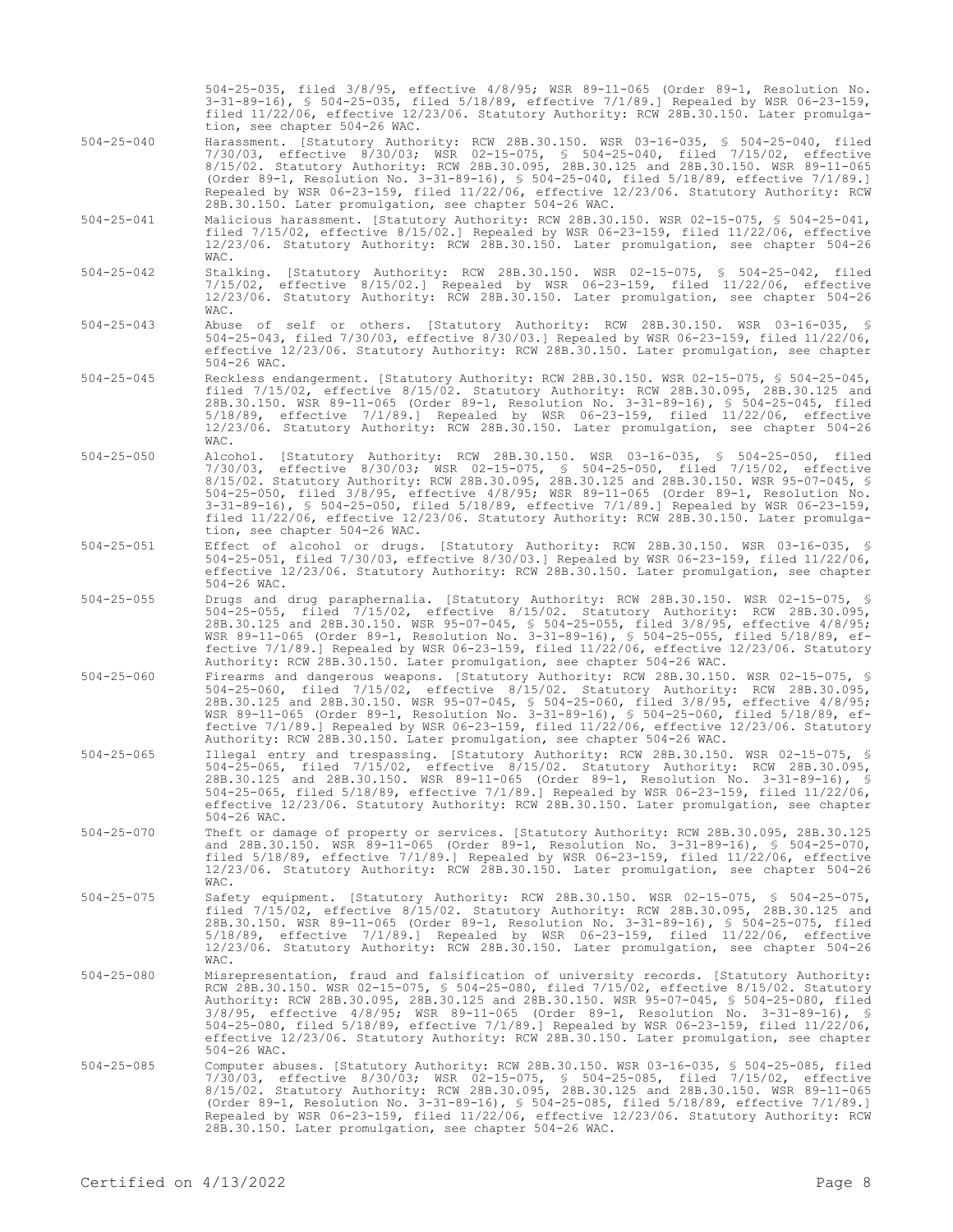- 504-25-090 Disruption. [Statutory Authority: RCW 28B.30.150. WSR 02-15-075, § 504-25-090, filed 7/15/02, effective 8/15/02. Statutory Authority: RCW 28B.30.095, 28B.30.125 and 28B.30.150. WSR 89-11-065 (Order 89-1, Resolution No. 3-31-89-16), § 504-25-090, filed 5/18/89, effective 7/1/89.] Repealed by WSR 06-23-159, filed 11/22/06, effective 12/23/06. Statutory Authority: RCW 28B.30.150. Later promulgation, see chapter 504-26 WAC.
- 504-25-095 Disturbing the peace. [Statutory Authority: RCW 28B.30.150. WSR 02-15-075, § 504-25-095, filed 7/15/02, effective 8/15/02. Statutory Authority: RCW 28B.30.095, 28B.30.125 and 28B.30.150. WSR 89-11-065 (Order 89-1, Resolution No. 3-31-89-16), § 504-25-095, filed 5/18/89, effective 7/1/89.] Repealed by WSR 06-23-159, filed 11/22/06, effective 12/23/06. Statutory Authority: RCW 28B.30.150. Later promulgation, see chapter 504-26 WAC.
- 504-25-100 Public indecency. [Statutory Authority: RCW 28B.30.150. WSR 02-15-075, § 504-25-100, filed 7/15/02, effective 8/15/02. Statutory Authority: RCW 28B.30.095, 28B.30.125 and 28B.30.150. WSR 95-07-045, § 504-25-100, filed 3/8/95, effective 4/8/95; WSR 89-11-065 (Order 89-1, Resolution No. 3-31-89-16), § 504-25-100, filed 5/18/89, effective 7/1/89.] Repealed by WSR 06-23-159, filed 11/22/06, effective 12/23/06. Statutory Authority: RCW 28B.30.150. Later promulgation, see chapter 504-26 WAC.
- 504-25-105 Interference with university or student programs or activities. [Statutory Authority: RCW 28B.30.095, 28B.30.125 and 28B.30.150. WSR 89-11-065 (Order 89-1, Resolution No. 3-31-89-16), § 504-25-105, filed 5/18/89, effective 7/1/89.] Repealed by WSR 06-23-159, filed 11/22/06, effective 12/23/06. Statutory Authority: RCW 28B.30.150. Later promulgation, see chapter 504-26 WAC.
- 504-25-110 Violation of university policies. [Statutory Authority: RCW 28B.30.095, 28B.30.125 and 28B.30.150. WSR 89-11-065 (Order 89-1, Resolution No. 3-31-89-16), § 504-25-110, filed 5/18/89, effective 7/1/89.] Repealed by WSR 06-23-159, filed 11/22/06, effective 12/23/06. Statutory Authority: RCW 28B.30.150. Later promulgation, see chapter 504-26 WAC.
- 504-25-115 Violation of local ordinances, state or federal law. [Statutory Authority: RCW 28B.30.150. WSR 02-15-075, § 504-25-115, filed 7/15/02, effective 8/15/02. Statutory Authority: RCW 28B.30.095, 28B.30.125 and 28B.30.150. WSR 89-11-065 (Order 89-1, Resolution No. 3-31-89-16), § 504-25-115, filed 5/18/89, effective 7/1/89.] Repealed by WSR 06-23-159, filed 11/22/06, effective 12/23/06. Statutory Authority: RCW 28B.30.150. Later promulgation, see chapter 504-26 WAC.
- 504-25-120 Failure to comply with a proper order. [Statutory Authority: RCW 28B.30.150. WSR 02-15-075, § 504-25-120, filed 7/15/02, effective 8/15/02. Statutory Authority: RCW 28B.30.095, 28B.30.125 and 28B.30.150. WSR 95-07-045, § 504-25-120, filed 3/8/95, effective 4/8/95; WSR 89-11-065 (Order 89-1, Resolution No. 3-31-89-16), § 504-25-120, filed 5/18/89, effective 7/1/89.] Repealed by WSR 06-23-159, filed 11/22/06, effective 12/23/06. Statutory Authority: RCW 28B.30.150. Later promulgation, see chapter 504-26 WAC.
- 504-25-125 Assisting illegal or prohibited conduct. [Statutory Authority: RCW 28B.30.150. WSR 02-15-075, § 504-25-125, filed 7/15/02, effective 8/15/02. Statutory Authority: RCW 28B.30.095, 28B.30.125 and 28B.30.150. WSR 89-11-065 (Order 89-1, Resolution No. 3-31-89-16), § 504-25-125, filed 5/18/89, effective 7/1/89.] Repealed by WSR 06-23-159, filed 11/22/06, effective 12/23/06. Statutory Authority: RCW 28B.30.150. Later promulgation, see chapter 504-26 WAC.
- 504-25-130 Violation of a disciplinary sanction. [Statutory Authority: RCW 28B.30.150. WSR 02-15-075, § 504-25-130, filed 7/15/02, effective 8/15/02. Statutory Authority: RCW 28B.30.095, 28B.30.125 and 28B.30.150. WSR 89-11-065 (Order 89-1, Resolution No. 3-31-89-16), § 504-25-130, filed 5/18/89, effective 7/1/89.] Repealed by WSR 06-23-159, filed 11/22/06, effective 12/23/06. Statutory Authority: RCW 28B.30.150. Later promulgation, see chapter 504-26 WAC.
- 504-25-135 Failure to cooperate with a university investigation. [Statutory Authority: RCW 28B.30.150. WSR 02-15-075, § 504-25-135, filed 7/15/02, effective 8/15/02. Statutory Authority: RCW 28B.30.095, 28B.30.125 and 28B.30.150. WSR 89-11-065 (Order 89-1, Resolution No. 3-31-89-16), § 504-25-135, filed 5/18/89, effective 7/1/89.] Repealed by WSR 06-23-159, filed 11/22/06, effective 12/23/06. Statutory Authority: RCW 28B.30.150. Later promulgation, see chapter 504-26 WAC.
- 504-25-137 Misuse of keys or access cards. [Statutory Authority: RCW 28B.30.150. WSR 03-16-035, § 504-25-137, filed 7/30/03, effective 8/30/03; WSR 02-15-075, § 504-25-137, filed 7/15/02, effective 8/15/02.] Repealed by WSR 06-23-159, filed 11/22/06, effective 12/23/06. Statutory Authority: RCW 28B.30.150. Later promulgation, see chapter 504-26 WAC.
- 504-25-138 Misuse of identification. [Statutory Authority: RCW 28B.30.150. WSR 03-16-035, § 504-25-138, filed 7/30/03, effective 8/30/03; WSR 02-15-075, § 504-25-138, filed 7/15/02, effective 8/15/02. Statutory Authority: RCW 28B.30.095, 28B.30.125 and 28B.30.150. WSR 95-07-045, § 504-25-138, filed 3/8/95, effective 4/8/95.] Repealed by WSR 06-23-159, filed 11/22/06, effective 12/23/06. Statutory Authority: RCW 28B.30.150. Later promulgation, see chapter 504-26 WAC.
- 504-25-139 Identity theft. [Statutory Authority: RCW 28B.30.150. WSR 02-15-075, § 504-25-139, filed 7/15/02, effective 8/15/02.] Repealed by WSR 06-23-159, filed 11/22/06, effective 12/23/06. Statutory Authority: RCW 28B.30.150. Later promulgation, see chapter 504-26 WAC.
- 504-25-140 Other conduct. [Statutory Authority: RCW 28B.30.150. WSR 02-15-075, § 504-25-140, filed 7/15/02, effective 8/15/02. Statutory Authority: RCW 28B.30.095, 28B.30.125 and 28B.30.150. WSR 89-11-065 (Order 89-1, Resolution No. 3-31-89-16), § 504-25-140, filed 5/18/89, effective 7/1/89.] Repealed by WSR 06-23-159, filed 11/22/06, effective 12/23/06. Statutory Authority: RCW 28B.30.150. Later promulgation, see chapter 504-26 WAC.
- 504-25-200 Disciplinary action. [Statutory Authority: RCW 28B.30.150. WSR 03-16-035, § 504-25-200, filed 7/30/03, effective 8/30/03; WSR 02-15-075, § 504-25-200, filed 7/15/02, effective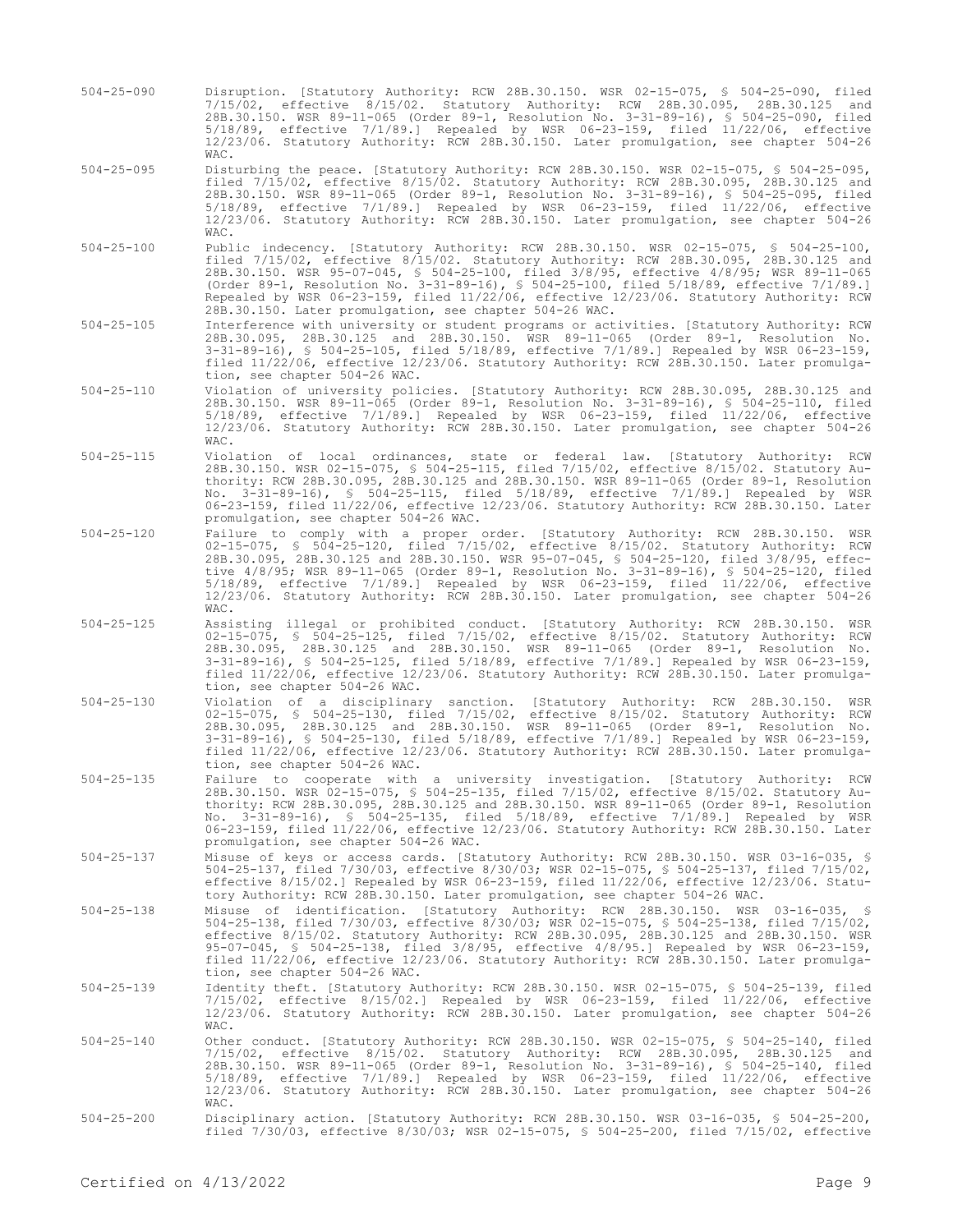|                  | 8/15/02. Statutory Authority: RCW 28B.30.095, 28B.30.125 and 28B.30.150. WSR 89-11-065<br>(Order 89-1, Resolution No. 3-31-89-16), § 504-25-200, filed 5/18/89, effective 7/1/89.]<br>Repealed by WSR 06-23-159, filed 11/22/06, effective 12/23/06. Statutory Authority: RCW                                                                                                                                                                                                                                                                                                                                                               |
|------------------|---------------------------------------------------------------------------------------------------------------------------------------------------------------------------------------------------------------------------------------------------------------------------------------------------------------------------------------------------------------------------------------------------------------------------------------------------------------------------------------------------------------------------------------------------------------------------------------------------------------------------------------------|
| $504 - 25 - 201$ | 28B.30.150. Later promulgation, see chapter 504-26 WAC.<br>Student rights. [Statutory Authority: RCW 28B.30.150. WSR 03-16-035, § 504-25-201, filed<br>7/30/03, effective 8/30/03; WSR 02-15-075, § 504-25-201, filed 7/15/02, effective<br>8/15/02.] Repealed by WSR 06-23-159, filed 11/22/06, effective 12/23/06. Statutory Au-<br>thority: RCW 28B.30.150. Later promulgation, see chapter 504-26 WAC.                                                                                                                                                                                                                                  |
| $504 - 25 - 202$ | Emergency interventions and interim action. [Statutory Authority: RCW 28B.30.150. WSR<br>02-15-075, § 504-25-202, filed 7/15/02, effective 8/15/02.] Repealed by WSR 06-23-159,<br>filed 11/22/06, effective 12/23/06. Statutory Authority: RCW 28B.30.150. Later promulga-<br>tion, see chapter 504-26 WAC.                                                                                                                                                                                                                                                                                                                                |
| $504 - 25 - 203$ | Parental notification. [Statutory Authority: RCW 28B.30.150. WSR 02-15-075, § 504-25-203,<br>filed $7/15/02$ , effective $8/15/02$ . Repealed by WSR 06-23-159, filed $11/22/06$ , effective<br>12/23/06. Statutory Authority: RCW 28B.30.150. Later promulgation, see chapter 504-26<br>WAC.                                                                                                                                                                                                                                                                                                                                               |
| $504 - 25 - 205$ | Types of hearings. [Statutory Authority: RCW 28B.30.150. WSR 03-16-035, § 504-25-205,<br>filed $7/30/03$ , effective $8/30/03$ ; WSR 02-15-075, § 504-25-205, filed $7/15/02$ , effective<br>8/15/02. Statutory Authority: RCW 28B.30.095, 28B.30.125 and 28B.30.150. WSR 89-11-065<br>(Order 89-1, Resolution No. 3-31-89-16), § 504-25-205, filed 5/18/89, effective 7/1/89.]<br>Repealed by WSR 06-23-159, filed 11/22/06, effective 12/23/06. Statutory Authority: RCW<br>28B.30.150. Later promulgation, see chapter 504-26 WAC.                                                                                                       |
| $504 - 25 - 210$ | Disciplinary procedures. [Statutory Authority: RCW 28B.30.095, 28B.30.125 and 28B.30.150.<br>WSR 95-07-045, § 504-25-210, filed 3/8/95, effective 4/8/95; WSR 89-11-065 (Order 89-1,<br>Resolution No. 3-31-89-16), § 504-25-210, filed $5/18/89$ , effective $7/1/89$ . Repealed by<br>WSR 02-15-075, filed 7/15/02, effective 8/15/02. Statutory Authority: RCW 28B.30.150.                                                                                                                                                                                                                                                               |
| $504 - 25 - 215$ | University officer, conduct board, and appeal board. [Statutory Authority: RCW<br>28B.30.150. WSR 03-16-035, § 504-25-215, filed 7/30/03, effective 8/30/03; WSR 02-15-075,<br>\$ 504-25-215, filed 7/15/02, effective 8/15/02. Statutory Authority: RCW 28B.30.095,<br>28B.30.125 and 28B.30.150. WSR 95-07-045, \$ 504-25-215, filed 3/8/95, effective 4/8/95;<br>WSR 89-11-065 (Order 89-1, Resolution No. 3-31-89-16), § 504-25-215, filed 5/18/89, ef-<br>fective $7/1/89$ .] Repealed by WSR 06-23-159, filed $11/22/06$ , effective $12/23/06$ . Statutory<br>Authority: RCW 28B.30.150. Later promulgation, see chapter 504-26 WAC. |
| $504 - 25 - 220$ | Students charged with violations of the standards of conduct. [Statutory Authority: RCW<br>28B.30.095, 28B.30.125 and 28B.30.150. WSR 95-07-045, § 504-25-220, filed 3/8/95, effec-<br>tive 4/8/95; WSR 89-11-065 (Order 89-1, Resolution No. 3-31-89-16), § 504-25-220, filed<br>$5/18/89$ , effective $7/1/89$ . Repealed by WSR 02-15-075, filed $7/15/02$ , effective $8/15/02$ .<br>Statutory Authority: RCW 28B.30.150.                                                                                                                                                                                                               |
| $504 - 25 - 221$ | Complaint. [Statutory Authority: RCW 28B.30.150. WSR 02-15-075, § 504-25-221, filed<br>7/15/02, effective 8/15/02.] Repealed by WSR 06-23-159, filed 11/22/06, effective<br>12/23/06. Statutory Authority: RCW 28B.30.150. Later promulgation, see chapter 504-26<br>WAC.                                                                                                                                                                                                                                                                                                                                                                   |
| $504 - 25 - 222$ | Preliminary conference. [Statutory Authority: RCW 28B.30.150. WSR 03-16-035, §<br>504-25-222, filed 7/30/03, effective 8/30/03; WSR 02-15-075, § 504-25-222, filed 7/15/02,<br>effective $8/15/02$ . Repealed by WSR 06-23-159, filed $11/22/06$ , effective $12/23/06$ . Statu-<br>tory Authority: RCW 28B.30.150. Later promulgation, see chapter 504-26 WAC.                                                                                                                                                                                                                                                                             |
| $504 - 25 - 223$ | Notice. [Statutory Authority: RCW 28B.30.150. WSR 02-15-075, § 504-25-223, filed 7/15/02,<br>effective $8/15/02$ . Repealed by WSR 06-23-159, filed $11/22/06$ , effective $12/23/06$ . Statu-<br>tory Authority: RCW 28B.30.150. Later promulgation, see chapter 504-26 WAC.                                                                                                                                                                                                                                                                                                                                                               |
| $504 - 25 - 224$ | Service of notice. [Statutory Authority: RCW 28B.30.150. WSR 03-16-035, § 504-25-224,<br>filed 7/30/03, effective 8/30/03; WSR 02-15-075, § 504-25-224, filed 7/15/02, effective<br>8/15/02.] Repealed by WSR 06-23-159, filed 11/22/06, effective 12/23/06. Statutory Au-<br>thority: RCW 28B.30.150. Later promulgation, see chapter 504-26 WAC.                                                                                                                                                                                                                                                                                          |
| $504 - 25 - 225$ | The hearing. [Statutory Authority: RCW 28B.30.095, 28B.30.125 and 28B.30.150. WSR<br>95-07-045, § 504-25-225, filed 3/8/95, effective 4/8/95; WSR 89-11-065 (Order 89-1, Reso-<br>lution No. 3-31-89-16), § 504-25-225, filed 5/18/89, effective 7/1/89.] Repealed by WSR<br>02-15-075, filed 7/15/02, effective 8/15/02. Statutory Authority: RCW 28B.30.150.                                                                                                                                                                                                                                                                              |
| $504 - 25 - 226$ | Administrative hearing. [Statutory Authority: RCW 28B.30.150. WSR 03-16-035, §<br>504-25-226, filed 7/30/03, effective 8/30/03; WSR 02-15-075, § 504-25-226, filed 7/15/02,<br>effective $8/15/02$ . Repealed by WSR 06-23-159, filed $11/22/06$ , effective $12/23/06$ . Statu-<br>tory Authority: RCW 28B.30.150. Later promulgation, see chapter 504-26 WAC.                                                                                                                                                                                                                                                                             |
| $504 - 25 - 227$ | Administrative hearing appeal. [Statutory Authority: RCW 28B.30.150. WSR 03-16-035, §<br>504-25-227, filed 7/30/03, effective 8/30/03; WSR 02-15-075, § 504-25-227, filed 7/15/02,<br>effective $8/15/02$ .] Repealed by WSR 06-23-159, filed $11/22/06$ , effective $12/23/06$ . Statu-<br>tory Authority: RCW 28B.30.150. Later promulgation, see chapter 504-26 WAC.                                                                                                                                                                                                                                                                     |
| $504 - 25 - 228$ | Conduct board hearing. [Statutory Authority: RCW 28B.30.150. WSR 03-16-035, \$ 504-25-228,<br>filed $7/30/03$ , effective $8/30/03$ ; WSR 02-15-075, § 504-25-228, filed $7/15/02$ , effective<br>$8/15/02$ .] Repealed by WSR 06-23-159, filed 11/22/06, effective 12/23/06. Statutory Au-<br>thority: RCW 28B.30.150. Later promulgation, see chapter 504-26 WAC.                                                                                                                                                                                                                                                                         |
| $504 - 25 - 229$ | Conduct board appeal. [Statutory Authority: RCW 28B.30.150. WSR 03-16-035, \$ 504-25-229,<br>filed $7/30/03$ , effective $8/30/03$ ; WSR 02-15-075, § 504-25-229, filed $7/15/02$ , effective<br>$8/15/02$ .] Repealed by WSR 06-23-159, filed 11/22/06, effective 12/23/06. Statutory Au-<br>thority: RCW 28B.30.150. Later promulgation, see chapter 504-26 WAC.                                                                                                                                                                                                                                                                          |
| $504 - 25 - 230$ | Sanctions. [Statutory Authority: RCW 28B.30.150. WSR 03-16-035, § 504-25-230, filed<br>7/30/03, effective 8/30/03; WSR 02-15-075, § 504-25-230, filed 7/15/02, effective<br>8/15/02. Statutory Authority: RCW 28B.30.095, 28B.30.125 and 28B.30.150. WSR 95-07-045, \$<br>504-25-230, filed 3/8/95, effective 4/8/95; WSR 89-11-065 (Order 89-1, Resolution No.<br>$3-31-89-16$ , § 504-25-230, filed 5/18/89, effective 7/1/89.] Repealed by WSR 06-23-159,<br>filed 11/22/06, effective 12/23/06. Statutory Authority: RCW 28B.30.150. Later promulga-<br>tion, see chapter 504-26 WAC.                                                   |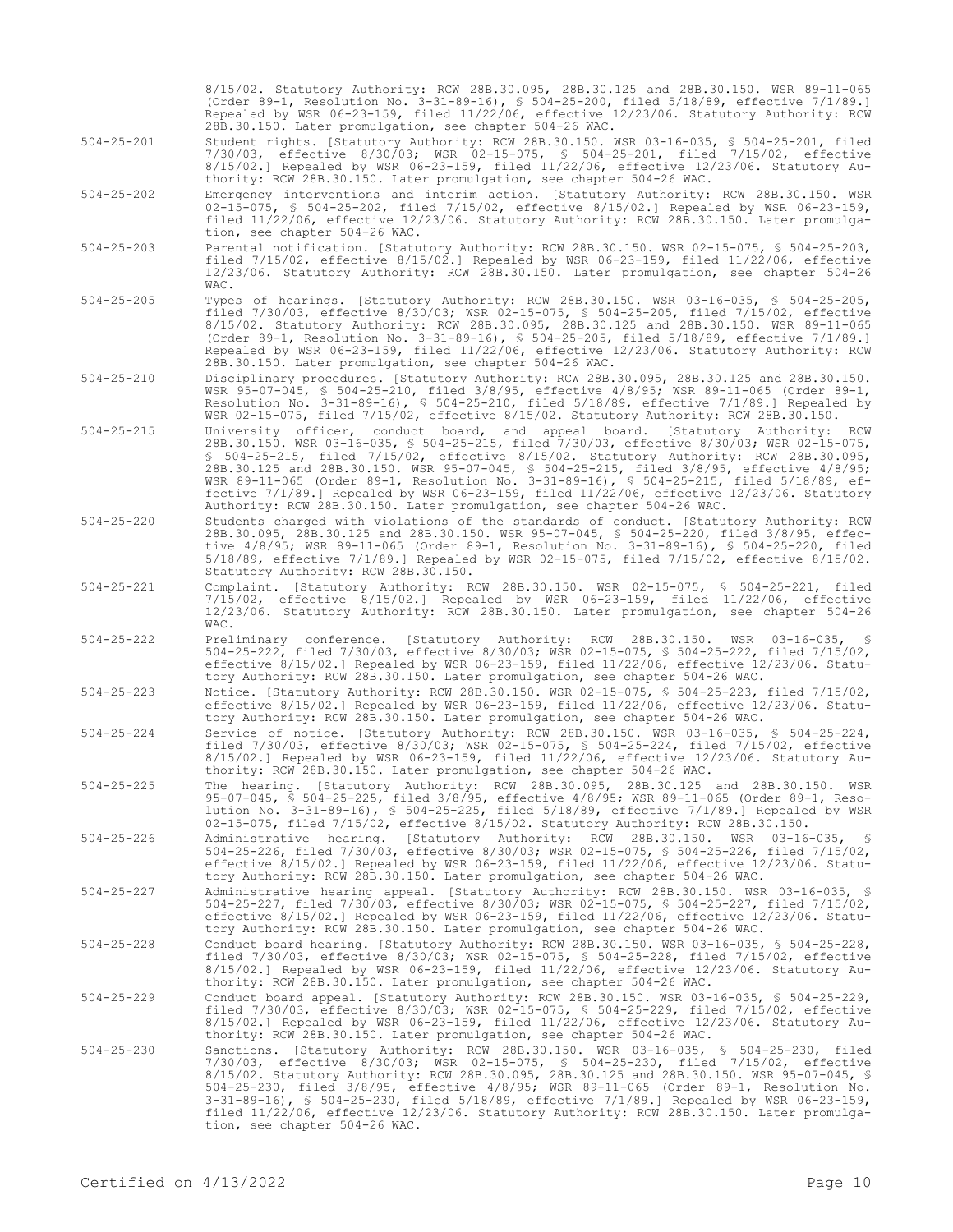504-25-231 Reconsideration of final orders. [Statutory Authority: RCW 28B.30.150. WSR 02-15-075, § 504-25-231, filed 7/15/02, effective 8/15/02.] Repealed by WSR 03-16-035, filed 7/30/03, effective 8/30/03. Statutory Authority: RCW 28B.30.150.

504-25-235 Appeals. [Statutory Authority: RCW 28B.30.095, 28B.30.125 and 28B.30.150. WSR 95-07-045, § 504-25-235, filed 3/8/95, effective 4/8/95; WSR 89-11-065 (Order 89-1, Resolution No. 3-31-89-16), § 504-25-235, filed 5/18/89, effective 7/1/89.] Repealed by WSR 02-15-075, filed 7/15/02, effective 8/15/02. Statutory Authority: RCW 28B.30.150.

504-25-240 Other interventions. [Statutory Authority: RCW 28B.30.095, 28B.30.125 and 28B.30.150. WSR 95-07-045, § 504-25-240, filed 3/8/95, effective 4/8/95; WSR 89-11-065 (Order 89-1, Resolution No. 3-31-89-16), § 504-25-240, filed 5/18/89, effective 7/1/89.] Repealed by WSR 02-15-075, filed 7/15/02, effective 8/15/02. Statutory Authority: RCW 28B.30.150.

- 504-25-245 Records. [Statutory Authority: RCW 28B.30.150. WSR 03-16-035, § 504-25-245, filed 7/30/03, effective 8/30/03; WSR 02-15-075, § 504-25-245, filed 7/15/02, effective 8/15/02. Statutory Authority: RCW 28B.30.095, 28B.30.125 and 28B.30.150. WSR 95-07-045, § 504-25-245, filed 3/8/95, effective 4/8/95; WSR 89-11-065 (Order 89-1, Resolution No. 3-31-89-16), § 504-25-245, filed 5/18/89, effective 7/1/89.] Repealed by WSR 06-23-159, filed 11/22/06, effective 12/23/06. Statutory Authority: RCW 28B.30.150. Later promulgation, see chapter 504-26 WAC.
- 504-25-300 Introduction. [Statutory Authority: RCW 28B.30.150, 28B.30.095 and 28B.30.125. WSR 95-07-001, § 504-25-300, filed 3/2/95, effective 4/2/95.] Repealed by WSR 06-23-159, filed 11/22/06, effective 12/23/06. Statutory Authority: RCW 28B.30.150. Later promulgation, see chapter 504-26 WAC.
- 504-25-305 Overview of academic integrity procedures. [Statutory Authority: RCW 28B.30.150, 28B.30.095 and 28B.30.125. WSR 95-07-001, § 504-25-305, filed 3/2/95, effective 4/2/95.] Repealed by WSR 06-23-159, filed 11/22/06, effective 12/23/06. Statutory Authority: RCW 28B.30.150. Later promulgation, see chapter 504-26 WAC.
- 504-25-310 Definitions. [Statutory Authority: RCW 28B.30.150. WSR 03-16-035, § 504-25-310, filed 7/30/03, effective 8/30/03. Statutory Authority: RCW 28B.30.150, 28B.30.095 and 28B.30.125. WSR 95-07-001, § 504-25-310, filed 3/2/95, effective 4/2/95.] Repealed by WSR 06-23-159, filed 11/22/06, effective 12/23/06. Statutory Authority: RCW 28B.30.150. Later promulgation, see chapter 504-26 WAC.
- 504-25-315 Academic integrity processes. [Statutory Authority: RCW 28B.30.150. WSR 03-16-035, § 504-25-315, filed 7/30/03, effective 8/30/03. Statutory Authority: RCW 28B.30.150, 28B.30.095 and 28B.30.125. WSR 95-07-001, § 504-25-315, filed 3/2/95, effective 4/2/95.] Repealed by WSR 06-23-159, filed 11/22/06, effective 12/23/06. Statutory Authority: RCW 28B.30.150. Later promulgation, see chapter 504-26 WAC.
- 504-25-320 Reports of academic dishonesty. [Statutory Authority: RCW 28B.30.150. WSR 03-16-035, § 504-25-320, filed 7/30/03, effective 8/30/03. Statutory Authority: RCW 28B.30.150, 28B.30.095 and 28B.30.125. WSR 95-07-001, § 504-25-320, filed 3/2/95, effective 4/2/95.] Repealed by WSR 06-23-159, filed 11/22/06, effective 12/23/06. Statutory Authority: RCW 28B.30.150. Later promulgation, see chapter 504-26 WAC.
- 504-25-325 Conduct officer and hearing boards. [Statutory Authority: RCW 28B.30.150. WSR 03-16-035, § 504-25-325, filed 7/30/03, effective 8/30/03. Statutory Authority: RCW 28B.30.150, 28B.30.095 and 28B.30.125. WSR 95-07-001, § 504-25-325, filed 3/2/95, effective 4/2/95.] Repealed by WSR 06-23-159, filed 11/22/06, effective 12/23/06. Statutory Authority: RCW 28B.30.150. Later promulgation, see chapter 504-26 WAC.
- 504-25-330 Acts of academic dishonesty that violate the conduct regulations and the academic integrity standards. [Statutory Authority: RCW 28B.30.150. WSR 03-16-035, § 504-25-330, filed 7/30/03, effective 8/30/03. Statutory Authority: RCW 28B.30.150, 28B.30.095 and 28B.30.125. WSR 95-07-001, § 504-25-330, filed 3/2/95, effective 4/2/95.] Repealed by WSR 06-23-159, filed 11/22/06, effective 12/23/06. Statutory Authority: RCW 28B.30.150. Later promulgation, see chapter 504-26 WAC.
- 504-25-335 Academic integrity procedures. [Statutory Authority: RCW 28B.30.150. WSR 03-16-035, § 504-25-335, filed 7/30/03, effective 8/30/03. Statutory Authority: RCW 28B.30.150, 28B.30.095 and 28B.30.125. WSR 95-07-001, § 504-25-335, filed 3/2/95, effective 4/2/95.] Repealed by WSR 06-23-159, filed 11/22/06, effective 12/23/06. Statutory Authority: RCW 28B.30.150. Later promulgation, see chapter 504-26 WAC.
- 504-25-340 Rights of students charged with violations of the academic integrity standards. [Statutory Authority: RCW 28B.30.150. WSR 03-16-035, § 504-25-340, filed 7/30/03, effective 8/30/03. Statutory Authority: RCW 28B.30.150, 28B.30.095 and 28B.30.125. WSR 95-07-001, § 504-25-340, filed 3/2/95, effective 4/2/95.] Repealed by WSR 06-23-159, filed 11/22/06, effective 12/23/06. Statutory Authority: RCW 28B.30.150. Later promulgation, see chapter 504-26 WAC.
- 504-25-350 Hearing guidelines. [Statutory Authority: RCW 28B.30.150. WSR 03-16-035, § 504-25-350, filed 7/30/03, effective 8/30/03. Statutory Authority: RCW 28B.30.150, 28B.30.095 and 28B.30.125. WSR 95-07-001, § 504-25-350, filed 3/2/95, effective 4/2/95.] Repealed by WSR 06-23-159, filed 11/22/06, effective 12/23/06. Statutory Authority: RCW 28B.30.150. Later promulgation, see chapter 504-26 WAC.
- 504-25-355 Sanctions. [Statutory Authority: RCW 28B.30.150. WSR 03-16-035, § 504-25-355, filed 7/30/03, effective 8/30/03. Statutory Authority: RCW 28B.30.150, 28B.30.095 and 28B.30.125. WSR 95-07-001, § 504-25-355, filed 3/2/95, effective 4/2/95.] Repealed by WSR 06-23-159, filed 11/22/06, effective 12/23/06. Statutory Authority: RCW 28B.30.150. Later promulgation, see chapter 504-26 WAC.
- 504-25-360 Appeals. [Statutory Authority: RCW 28B.30.150. WSR 03-16-035, § 504-25-360, filed 7/30/03, effective 8/30/03. Statutory Authority: RCW 28B.30.150, 28B.30.095 and 28B.30.125. WSR 95-07-001, § 504-25-360, filed 3/2/95, effective 4/2/95.] Repealed by WSR 06-23-159, filed 11/22/06, effective 12/23/06. Statutory Authority: RCW 28B.30.150. Later promulgation, see chapter 504-26 WAC.
- 504-25-365 Finding of no responsibility. [Statutory Authority: RCW 28B.30.150, 28B.30.095 and 28B.30.125. WSR 95-07-001, § 504-25-365, filed 3/2/95, effective 4/2/95.] Repealed by WSR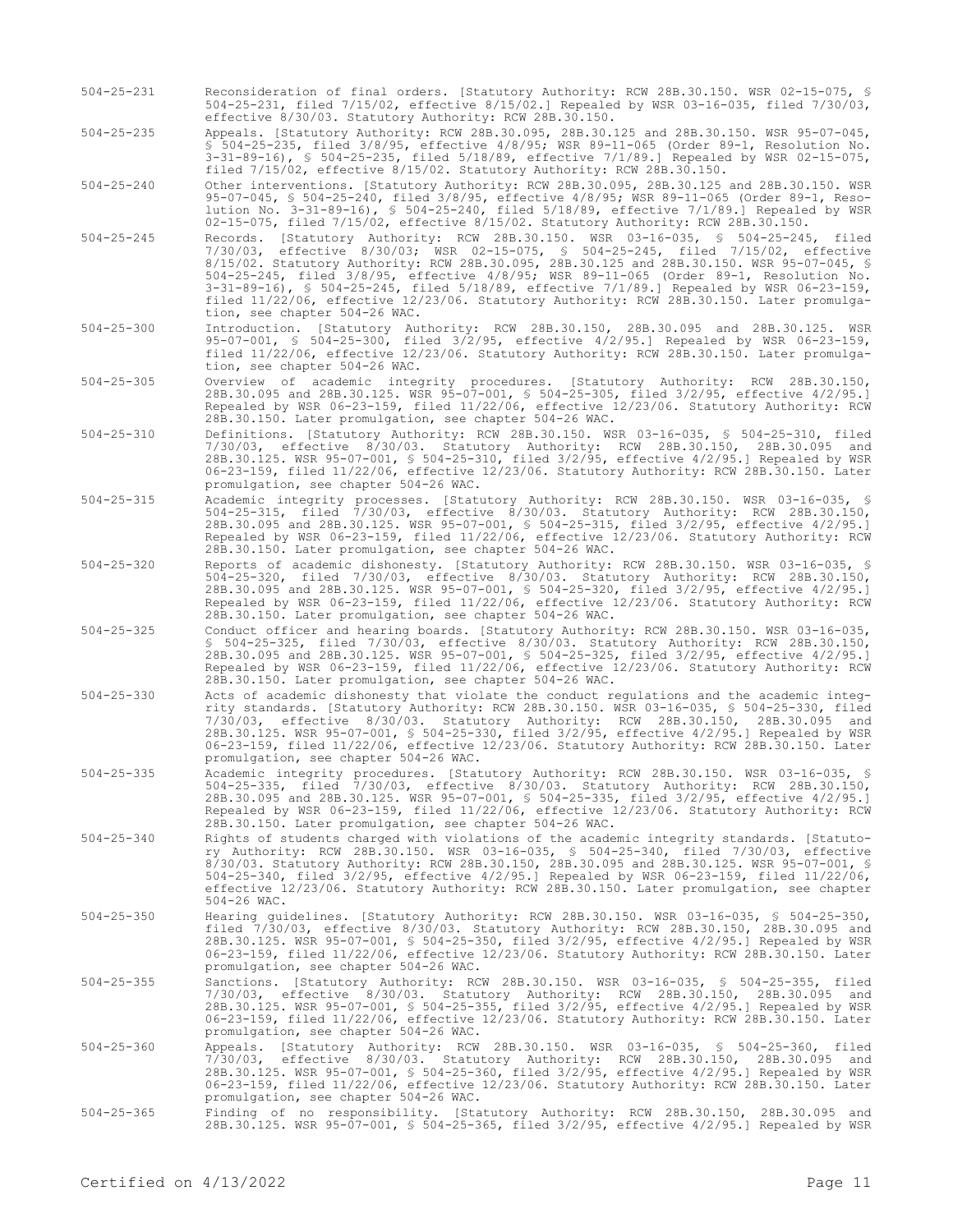06-23-159, filed 11/22/06, effective 12/23/06. Statutory Authority: RCW 28B.30.150. Later promulgation, see chapter 504-26 WAC.

- 504-25-370 Other interventions. [Statutory Authority: RCW 28B.30.150, 28B.30.095 and 28B.30.125. WSR 95-07-001, § 504-25-370, filed 3/2/95, effective 4/2/95.] Repealed by WSR 06-23-159, filed 11/22/06, effective 12/23/06. Statutory Authority: RCW 28B.30.150. Later promulgation, see chapter 504-26 WAC.
- 504-25-375 Records. [Statutory Authority: RCW 28B.30.150, 28B.30.095 and 28B.30.125. WSR 95-07-001, § 504-25-375, filed 3/2/95, effective 4/2/95.] Repealed by WSR 06-23-159, filed 11/22/06, effective 12/23/06. Statutory Authority: RCW 28B.30.150. Later promulgation, see chapter 504-26 WAC.

### **Chapter 504-32 RULES FOR USE OF MALL**

- 504-32-010 Rules for use of the mall. [Statutory Authority: RCW 28B.30.095, 28B.30.125, 28B.30.150 and chapter 28B.19 RCW. WSR 87-12-013 (Order 87-1), § 504-32-010, filed 5/26/87. Statutory Authority: RCW 28B.30.125 and 28B.30.150. WSR 80-07-015 (Order 80-2, Resolution No. 6/80-15), § 504-32-010, filed 6/11/80; Order 5, § 504-32-010, filed 9/26/72; Order 3, § 504-32-010, filed 8/5/71.] Repealed by WSR 08-24-026, filed 11/24/08, effective 12/25/08. Statutory Authority: RCW 28B.30.150.
- 504-32-020 Recognized organizations who schedule. [Order 75-1, § 504-32-020, filed 7/7/75, effective 9/1/75; Order 73-5, § 504-32-020, filed 8/1/73; Order 5, § 504-32-020, filed 9/26/72; Order 3, § 540-32-020, filed 8/5/71.] Repealed by WSR 87-12-013 (Order 87-1), filed 5/26/87. Statutory Authority: RCW 28B.30.095, 28B.30.125, 28B.30.150 and chapter 28B.19 RCW.
- 504-32-030 Tables on mall. [Order 5, § 504-32-030, filed 9/26/72; Order 3, § 504-32-030, filed 8/5/71.] Repealed by WSR 80-07-015 (Order 80-2, Resolution No. 6/80-15), filed 6/11/80. Statutory Authority: RCW 28B.30.125 and 28B.30.150.
- 504-32-040 Posting and distribution of literature, handbills, notices. [Order 5, § 504-32-040, filed 9/26/72; Order 3, § 504-32-040, filed 8/5/71.] Repealed by Order 75-1, filed 7/7/75, effective 9/1/75.
- 504-32-050 Solicitation of funds. [Order 75-1, § 504-32-050, filed 7/7/75, effective 9/1/75; Order 5, § 504-32-050, filed 9/26/72; Order 3, § 504-32-050, filed 8/5/71.] Repealed by WSR 80-07-015 (Order 80-2, Resolution No. 6/80-15), filed 6/11/80. Statutory Authority: RCW 28B.30.125 and 28B.30.150.
- 504-32-060 Outdoor dances, concerts, carnivals and fairs. [Statutory Authority: RCW 28B.30.095, 28B.30.125, 28B.30.150 and chapter 28B.19 RCW. WSR 87-12-013 (Order 87-1), § 504-32-060, filed 5/26/87. Statutory Authority: RCW 28B.30.125 and 28B.30.150. WSR 80-07-015 (Order 80-2, Resolution No. 6/80-15), § 504-32-060, filed 6/11/80; Order 75-1, § 504-32-060, filed 7/7/75, effective 9/1/75; Order 5, § 504-32-060, filed 9/26/72; Order 3, § 504-32-060, filed 8/5/71.] Repealed by WSR 08-24-026, filed 11/24/08, effective 12/25/08. Statutory Authority: RCW 28B.30.150.

#### **Chapter 504-40 LIBRARY POLICIES, RULES, AND REGULATIONS**

- 504-40-010 General policies. [Statutory Authority: RCW 28B.30.095, 28B.30.125, 28B.30.150. WSR 01-19-029, § 504-40-010, filed 9/13/01, effective 10/14/01; WSR 95-13-004, § 504-40-010, filed 6/8/95, effective 7/9/95. Statutory Authority: RCW 28B.30.125 and 28B.30.150. WSR 81-17-010 (Order 81-2, Resolution No. 7/81-11), § 504-40-010, filed 8/7/81; Order 74-1, § 504-40-010, filed 6/12/74; Order 73-1, § 504-40-010, filed 3/9/73, effective 6/1/73.] Repealed by WSR 11-23-136, filed 11/22/11, effective 12/23/11. Statutory Authority: RCW 28B.30.150. Later promulgation, see chapter 504-41 WAC.
- 504-40-020 Library patron identification. [Statutory Authority: RCW 28B.30.095, 28B.30.125 and 28B.30.150. WSR 95-13-004, § 504-40-020, filed 6/8/95, effective 7/9/95. Statutory Authority: RCW 28B.30.125 and 28B.30.150. WSR 81-17-010 (Order 81-2, Resolution No. 7/81-11), § 504-40-020, filed 8/7/81; Order 74-1, § 504-40-020, filed 6/12/74; Order 73-1, § 504-40-020, filed 3/9/73, effective 6/1/73.] Repealed by WSR 11-23-136, filed 11/22/11, effective 12/23/11. Statutory Authority: RCW 28B.30.150. Later promulgation, see chapter 504-41 WAC.
- 504-40-030 Internal use of library materials, facilities, and services. [Statutory Authority: RCW 28B.30.095, 28B.30.125 and 28B.30.150. WSR 95-13-004, § 504-40-030, filed 6/8/95, effective 7/9/95. Statutory Authority: RCW 28B.30.125 and 28B.30.150. WSR 81-17-010 (Order 81-2, Resolution No. 7/81-11), § 504-40-030, filed 8/7/81; Order 74-1, § 504-40-030, filed 6/12/74; Order 73-1, § 504-40-030, filed 3/9/73, effective 6/1/73.] Repealed by WSR 11-23-136, filed 11/22/11, effective 12/23/11. Statutory Authority: RCW 28B.30.150. Later promulgation, see chapter 504-41 WAC.
- 504-40-040 External use of library resources. [Statutory Authority: RCW 28B.30.125 and 28B.30.150. WSR 81-17-010 (Order 81-2, Resolution No. 7/81-11), § 504-40-040, filed 8/7/81; Order 74-1, § 504-40-040, filed 6/12/74; Order 73-1, § 504-40-040, filed 3/9/73, effective 6/1/73.] Repealed by WSR 95-13-004, filed 6/8/95, effective 7/9/95. Statutory Authority: RCW 28B.30.095, 28B.30.125 and 28B.30.150.
- External use of library resources. [Statutory Authority: RCW 28B.30.095, 28B.30.125 and<br>28B.30.150. WSR 95-13-004, \$ 504-40-045, filed 6/8/95, effective 7/9/95.] Repealed by WSR<br>11-23-136, filed 11/22/11, effective 12/23/1 promulgation, see chapter 504-41 WAC.
- 504-40-050 Loan time periods. [Order 74-1, § 504-40-050, filed 6/12/74; Order 73-1, § 504-40-050, filed 3/9/73, effective 6/1/73.] Repealed by WSR 95-13-004, filed 6/8/95, effective 7/9/95. Statutory Authority: RCW 28B.30.095, 28B.30.125 and 28B.30.150.
- 504-40-055 Loan time periods. [Statutory Authority: RCW 28B.30.095, 28B.30.125 and 28B.30.150. WSR 95-13-004, § 504-40-055, filed 6/8/95, effective 7/9/95.] Repealed by WSR 11-23-136,